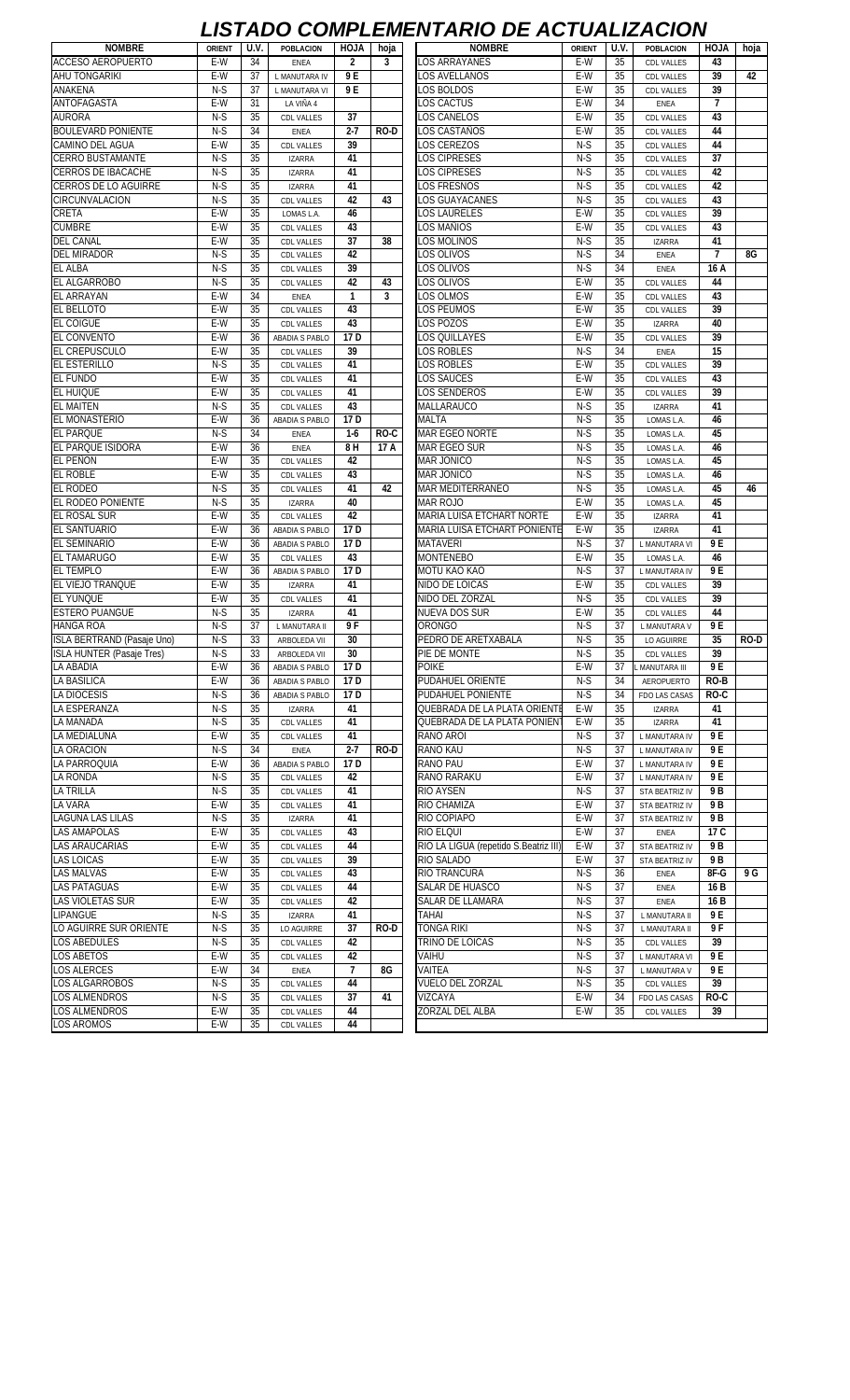| <b>NOMBRE</b>                         | <b>ORIENT</b> | U.V.           | <b>POBLACION</b>                 | <b>HOJA</b>      | hoja  | <b>NOMBRE</b>                    | <b>ORIENT</b> | U.V.           | <b>POBLACION</b>              | <b>HOJA</b>      | hoja  |
|---------------------------------------|---------------|----------------|----------------------------------|------------------|-------|----------------------------------|---------------|----------------|-------------------------------|------------------|-------|
| <b>ABOGADO</b>                        | N-S           | 28             | V.COMERCIO                       | 27 G             |       | <b>BAQUEDANO</b>                 | E-W           | 16             | P.ANTIGUO                     | 20 E             |       |
| <b>ACENTO</b>                         | $N-S$         | 26             | P.INDUSTR.                       | 19 G             |       | <b>BARCO LAMAR</b>               | $N-S$         | $\overline{7}$ | ALB. CAÑAS                    | 18 A             |       |
| <b>ACONCAGUA</b>                      | $N-S$         | 28             | I.CARRERA P.                     | 27 E             |       | <b>BARRIO NUEVO</b>              | $N-S$         | 16             | ROB.PARRA                     | 19 <sub>B</sub>  |       |
| ADOLFO BARAONA                        | $N-S$         | 7              | STA.LAURA 2                      | 18 C             |       | <b>BATALLONES</b>                | $E-W$         | 28             | I.CARRERA P.                  | 27E              |       |
| <b>ADOLFO MENADIER</b>                | E-W           | 27             | <b>SAN ANDRES</b>                | 17B              |       | <b>BATUCO</b>                    | $N-S$         | 17             | <b>ESTR.CHILE</b>             | 20 A             |       |
| <b>AFRODITA</b>                       | E-W           | 31             | J.GUZMAN C.                      | 33 A             |       | <b>BEGONIA</b>                   | $N-S$         | 12             | <b>SAN CARLOS</b>             | 11F              |       |
| <b>AGUILAS NEGRAS</b>                 | $N-S$         | 14             | MONS.LARRAIN                     | 11 H             |       | <b>BELEN</b>                     | E-W           | 35             | LOMAS L.A.                    | 46               |       |
| <b>AILINCO</b>                        | E-W           | 32             | V.EL SOL 1                       | 33F              |       | <b>BERNARDO O'HIGGINS</b>        | E-W           | 35             | <b>NOVICIADO</b>              | <b>RP-A</b>      |       |
| AILLA                                 | $N-S$         | 32             | EL SOL 10                        | 33D              |       | <b>BETA DEL CENTAURO</b>         | $N-S$         | 33             | LA ESTRE.SUR                  | 31 B             |       |
| AILLA                                 | $N-S$         | 32             | EL SOL 6                         | 33D              |       | <b>BETANIA</b>                   | E-W           | 35             | LOMAS L.A.                    | 46               |       |
| <b>ALASKA</b>                         | $N-S$         | 19             | PUDAHUEL                         | 13 G             | 21 A  | <b>BIBLIOGRAFIA</b>              | $N-S$         | 26             | P.INDUSTR.                    | 19 G             |       |
| <b>ALBERTO MERMOD</b>                 | $N-S$         | 19             | PUDAHUEL                         | 13 G             | 21 A  | <b>BIENVENIDO</b>                | $E-W$         | 30             | <b>MARTA BRUNET</b>           | 34 A             |       |
| <b>ALBERTO MERMOD</b>                 | E-W           | 19             | PUDAHUEL                         | 21 C             |       | <b>BILBAO</b>                    | E-W           | 34             | FDO.L. CASAS                  | RO-C             |       |
| ALBILLA                               | $N-S$         | 31             | LA VIÑA                          | 27 H             | 32 B  | <b>BILUCO</b>                    | $N-S$         | 32             | VILLA EL SOL                  | 29 E             |       |
| <b>ALBIZU CAMPOS</b>                  | $N-S$         | 21             | PUDAHUEL                         | $\overline{13C}$ |       | BIO - BIO                        | $N-S$         | $\overline{7}$ | M.ACEVEDO                     | 18 <sub>B</sub>  |       |
| <b>ALCANTARA</b>                      | E-W           | 9              | <b>U. PROGRESO</b>               | 9F               |       | <b>BLANCA CARTER</b>             | E-W           | 16             | <b>BCA.CARTER</b>             | 16 <sub>B</sub>  |       |
| <b>ALEJANDRO DIP</b>                  | $N-S$         | 34             | PERALITO                         | <b>RO-A</b>      |       | <b>BLANCO</b>                    | E-W           | 27             | <b>SAN ANDRES</b>             | 20 <sub>B</sub>  |       |
| ALEJANDRO GALAZ                       | $N-S$         | 24             | ALBORADA                         | 11 D             |       | <b>BODOCAL</b>                   | E-W           | 31             | LA VIÑA                       | 32 A             |       |
| <b>ALEJANDRO GILIBERTO</b>            | E-W           | 9              | STA.LAURA                        | 10 <sub>D</sub>  |       | <b>BOGOTA</b>                    | E-W           | 31             | J.GUZMAN C.                   | 28 G             |       |
| <b>ALFA CENTAURO</b>                  | $N-S$         | 26             | V.UNIVERSO                       | <b>19 FH</b>     |       | BOLIVIA                          | $N-S$         | 31             | J.GUZMAN C.                   | 28 G             |       |
| ALFA DE LA CRUZ                       | E-W           | 33             | LA ESTRE.SUR                     | 31 B             |       | <b>BONAIRE</b>                   | E-W           | 21             | PUDAHUEL                      | 13 C             |       |
| <b>ALFA DEL CENTAURO</b>              | E-W           | 33             | LA ESTRE.SUR                     | 31B              |       | <b>BOROA</b>                     | $N-S$         | 12             | <b>SAN CARLOS</b>             | 11 <sub>D</sub>  |       |
| <b>ALFONSO LENG H.</b>                | $N-S$         | 31             | LAS CASAS 7                      | 27F              |       | <b>BOSTON</b>                    | $E-W$         | 19             | PUDAHUEL                      | 21 A             |       |
| <b>ALGARROBO</b>                      | $N-S$         | 17             | <b>ESTR.CHILE</b>                | 20 A             |       | <b>BOULEVARD AEROP.NORTE</b>     | E-W           | 37             | ENEA                          | 9 B              |       |
| <b>ALGARROBO SUR</b>                  | $N-S$         | 29             | P.PRADO                          | 30C              |       | <b>BOULEVARD AEROP. SUR</b>      | E-W           | 37             | ENEA                          | 9 A              |       |
| <b>ALGENIB</b>                        | $N-S$         | 33             | LA ESTRE.SUR                     | 31 B             |       | <b>BOYECO</b>                    | $N-S$         | 32             | AILLAQUILLEN                  | $\overline{32C}$ |       |
| <b>ALGOL</b>                          | $N-S$         | 33             | LA ESTRE.SUR                     | 32 A             |       | <b>BRAULIO ARENAS</b>            | E-W           | 31             | J.GUZMAN C.                   | 33B              |       |
| <b>ALMENDRAL</b>                      | E-W           | 15             | P.ANTIGUO                        | 19 <sub>B</sub>  |       | <b>BRAVO LUCO</b>                | $N-S$         | 8              | STA.TERESITA                  | 5                | 10    |
| <b>ALMERÍAS (ALMENAS)</b>             | $N-S$         | 14             | MONS.LARRAIN                     | 11 H             |       | BRISAS NORTE                     | E-W           | 35             | <b>C.LOS VALLES</b>           | 43               |       |
| <b>ALSINO</b>                         | $N-S$         | 29             | P.PRADO                          | 30 <sub>D</sub>  |       | BRISAS ORIENTE                   | $N-S$         | 35             | <b>C.LOS VALLES</b>           | 43               |       |
| <b>ALTAIR</b>                         | E-W           | 33             | LA ESTRE.SUR                     | 31D              |       | <b>BRISAS PONIENTE</b>           | $N-S$         | 35             | <b>C.LOS VALLES</b>           | 43               |       |
| <b>ALTAMAR</b>                        | E-W<br>E-W    | 28<br>33       | <b>CUMBRES BL.</b>               | 25 D<br>26 H     |       | <b>BRISAS SUR</b>                | E-W<br>E-W    | 35<br>22       | <b>C.LOS VALLES</b>           | 43<br>12 G       |       |
| <b>AMERICA</b><br>AMERICO VESPUCIO    | $N-S$         | $\mathsf{V}$   | C.COLON                          |                  |       | buin<br><b>BULETRAU</b>          | E-W           | 34             | <b>ESTR.CHILE</b>             | RO-A             |       |
| ANA HANGA KOE                         | $N-S$         | 37             | COMUNA<br>L.MANUTARA             | varias<br>9 F    |       | <b>BULNES</b>                    | $E-W$         | 25             | PERALITO<br><b>SAN CARLOS</b> | 11 A             |       |
| ANCAHUAL                              | E-W           | 32             | V.EL SOL 1                       | 29 E             |       | <b>BURIL</b>                     | E-W           | 33             | LA ESTRE.SUR                  | 31 A             |       |
| <b>ANCUD</b>                          | E-W           | 22             | ESTR.CHILE                       | 12 G             |       | <b>BUTACO</b>                    | E-W           | 32             | AILLAQUILLEN                  | 32 C             |       |
| <b>ANDACOLLO</b>                      | E-W           | 28             | PRQ.OCEANIA                      | 26 D             | 27 C  | CABALLO BLANCO                   | E-W           | 14             | MONS.LARRAIN                  | 19 B             |       |
| <b>ANDES</b>                          | E-W           | $\overline{7}$ | <b>SAN PABLO</b>                 | 18 A B           |       | CABILDO                          | $N-S$         | 17             | <b>ESTR.CHILE</b>             | 20 A             |       |
| <b>ANDRES BELLO</b>                   | $N-S$         | 24             | <b>ALBORADA</b>                  | 11 D             |       | CABRERO                          | $N-S$         | 23             | EL ARENAL                     | 11 B             |       |
| ANDROMEDA                             | $N-S$         | 33             | LA ESTRE.SUR                     | 31 D             |       | CALAFQUÉN                        | E-W           | 25             | <b>SAN DANIEL</b>             | 10 A             |       |
| <b>ANDROMEDA</b>                      | $N-S$         | 26             | P.INDUSTR.                       | 19H              |       | CALAMA                           | $N-S$         | 12             | CALAMA                        | 11F              |       |
| <b>ANTARES</b>                        | N-S           | 33             | LA ESTRE.SUR                     | 31 B             |       | CALAMA                           | E-W           | 9              | <b>FLORENTINA</b>             | 10 F             |       |
| <b>ANTARTICA</b>                      | $N-S$         | 28             | <b>I.CARRERA P.</b>              | 27 E             |       | CALFUNCO                         | E-W           | 32             | AILLAQUILLEN                  | 32 C             |       |
| <b>ANTILLANCA</b>                     | $N-S$         | 34             | <b>IND.LO BOZA</b>               | 47               |       | CALLE - CALLE                    | E-W           | $\overline{7}$ | M.ACEVEDO                     | 18 B             |       |
| <b>ANTILLANCA NORTE</b>               | $N-S$         | 34             | <b>IND.LO BOZA</b>               | 47               |       | <b>CALLE NUEVA</b>               | $N-S$         | 10             | V.OHIGGINS                    | 19C              |       |
| <b>ANTILLANCA SUR</b>                 | $N-S$         | 34             | <b>IND.LO BOZA</b>               | 47               |       | CAMELIA                          | E-W           | 12             | <b>SAN CARLOS</b>             | 11F              |       |
| <b>ANTOLOGIAS</b>                     | E-W           | 5              | P.INDUSTR.                       | 18 <sub>D</sub>  |       | CAMINO A NOVICIADO               | $N-S$         | 34             | <b>NOVICIADO</b>              | RP-B             |       |
| ANTOLOGIA                             | E-W           | 31             | J.GUZMAN C.                      | 33 B             |       | CAMINO A RINCONADA               | $N-S$         | 35             | LO AGUIRRE                    | 35-40            | RP-D  |
| ANTONIO MACHADO                       | $N-S$         | 31             | J.GUZMAN C.                      | 33 B             |       | CAMINO APACIBLE                  | E-W           | 35             | <b>C.LOS VALLES</b>           | 39               |       |
| <b>ANTUCO</b>                         | $N-S$         | 12             | SAN CARLOS                       | 11 D             |       | CAMINO EL CASTAÑO                | $N-S$         | 28             | V.GENEROSO                    | 21 B             |       |
| <b>APALTA</b>                         | $N-S$         | 9              | <b>U. PROGRESO</b>               | 10F              |       | CAMINO PUB. SAN PEDRO            | E-W           | 34             | PTO.STGO.                     | 23               | 24    |
| ARA                                   | $N-S$         | 33             | LA ESTRE.SUR                     | 31 B             |       | CAMINO LAS FLORES                | $N-S$         | 35             | <b>C.LOS VALLES</b>           | 37-38            | 43    |
| ARALIA                                | $N-S$         | 12             | <b>SAN CARLOS</b>                | 11F              |       | CAMINO LO BOZA                   | $E-W$         | 34             | LO BOZA                       | RO-B             | 47    |
| <b>ARAUCO</b>                         | $N-S$         | 23             | <b>EL ARENAL</b>                 | 12A              |       | <b>CAMPO ALEGRE</b>              | $N-S$         | 34             | CPO.ALEGRE                    | RO-A             |       |
| <b>ARCO IRIS</b>                      | $N-S$         | 31             | J.GUZMAN C.                      | 33 A             |       | CANAL ZONE                       | E-W           | 21             | PUDAHUEL                      | 13 C             |       |
| <b>ARGENTINA</b>                      | $N-S$         | 31             | J.GUZMAN C.                      | 24 G             |       | CANALEJAS                        | $N-S$         | $\overline{7}$ | <b>SAN PABLO</b>              | 10F              | 18 A  |
| <b>ARGOS</b>                          | E-W           | 33             | LA ESTRE.SUR                     | 30               | 31 AB | CAÑETE                           | $N-S$         | 12             | <b>SAN CARLOS</b>             | 11 <sub>D</sub>  |       |
| <b>ARICA</b>                          | $N-S$         | 25             | <b>SAN CARLOS</b>                | 11 A             |       | <b>CANOPUS</b>                   | $N-S$         | 33             | LA ESTRE.SUR                  | 27 D             |       |
| <b>ARISTOTELES</b><br>ARMANDO ALVAREZ | E-W<br>$N-S$  | 6<br>31        | P.INDUSTR.                       | 18 E<br>27 D     |       | CANTERA CEMENTO MELON<br>CAPELLA | E-W<br>E-W    | 34<br>33       | FDO.L. CASAS                  | RO-C<br>31 B     |       |
| ARMANDO CORTINEZ                      | E-W           | 27             | LAS CASAS 7<br><b>SAN ANDRES</b> | 12H              | 13 G  | CAPRICORNIO                      | $N-S$         | 33             | LA ESTRE.SUR<br>LA ESTRE.SUR  | 31 D             |       |
| <b>ARMONIA</b>                        | $N-S$         | 5              | P.INDUSTR.                       | 16 E             |       | CARABELAS                        | E-W           | 33             | C.COLON                       | 26 H             |       |
| <b>ARTILLEROS</b>                     | $N-S$         | 28             | I.CARRERA P.                     | 26F              |       | CARACAS                          | E-W           | 31             | J.GUZMAN C.                   | 28 G             |       |
| <b>ARTURO MERINO BENITEZ</b>          | $N-S$         | 27             | <b>SAN ANDRES</b>                | 12F              |       | CARAHUE                          | $N-S$         | 23             | EL ARENAL                     | 12 A             |       |
| ARTURO PRAT (El Alto)                 | $N-S$         | 35             | <b>NOVICIADO</b>                 | <b>RP-A</b>      |       | CARAMPANGUE                      | $N-S$         | 28             | I.CARRERA P.                  | 27 E             |       |
| <b>ARTURO PRAT</b>                    | $N-S$         | 16             | P.ANTIGUO                        | 20 C             |       | CARDENAL CARO                    | E-W           | 8              | STA.TERESITA                  | 10 G             |       |
| <b>ASPIRANTE ZAGAL</b>                | $N-S$         | 7              | ALB. CAÑAS                       | 18 A             |       | CARLOS PEZOA VÉLIZ               | E-W           | 24             | ALBORADA                      | 11 <sub>D</sub>  |       |
| <b>ATACAMA</b>                        | $N-S$         | 28             | I.CARRERA P.                     | 27 E             |       | CARLOS SAAVEDRA                  | E-W           | 34             | PERALITO                      | RO-A             |       |
| <b>ATACAMA</b>                        | E-W           | 9              | <b>SAN PABLO</b>                 | 10H              |       | CARMEN                           | E-W           | 8              | STA.TERESITA                  | 10 A             |       |
| <b>ATARDECER</b>                      | $N-S$         | 5              | P.INDUSTR.                       | 18 D             |       | CARRERA                          | E-W           | 16             | P.ANTIGUO                     | 20C              |       |
| <b>ATENAS</b>                         | E-W           | 6              | V.GRECIA                         | 18 E             |       | CARRERA                          | $N-S$         | 16             | P.ANTIGUO                     | 20 C             |       |
| <b>ATLANTICO</b>                      | $N-S$         | 29             | P.PRADO                          | 34 F             |       | CASIOPEA                         | E-W           | 33             | LA ESTRE.SUR                  | 30               | 31 CD |
| <b>AUKA</b>                           | $N-S$         | 32             | V.EL SOL                         | 33F              |       | CASTILLA                         | $N-S$         | 33             | C.COLON                       | 26 G             |       |
| <b>AURORA</b>                         | E-W           | 5              | P.INDUSTR.                       | 18 <sub>D</sub>  | 19 E  | <b>CASTOR</b>                    | $N-S$         | 33             | LA ESTRE.SUR                  | 31 B             |       |
| <b>AURORA BOREAL</b>                  | $N-S$         | 5              | V.UNIVERSO                       | <b>19 FH</b>     |       | CATALINA                         | $N-S$         | 19             | <b>SAN ANDRES</b>             | 13 G             |       |
| <b>AUSTRAL</b>                        | $E-W$         | 33             | ARBOLEDAS                        | 31 A             |       | CATEMU                           | $E-W$         | 25             | <b>SAN CARLOS</b>             | 11 A             |       |
| <b>AUSTRAL INTERIOR</b>               | $N-S$         | 33             | ARBOLEDA VI                      | 25 H             |       | CAUPOLICÁN                       | $E-W$         | 28             | I.CARRERA P.                  | 27 E             |       |
| <b>AVENIDA EL CANAL</b>               | E-W           | 35             | <b>C.LOS VALLES</b>              | 37               | 38    | CAYENA                           | E-W           | 20             | PUDAHUEL                      | 12F              |       |
| <b>AVENTURA</b>                       | $N-S$         | 31             | J.GUZMAN C.                      | 32 B             |       | CAYU                             | $N-S$         | 32             | VILLA EL SOL                  | 33 D             |       |
| <b>AZIMUT</b>                         | E-W           | 26             | P.INDUSTR.                       | 19H              |       | CENTAURO                         | $N-S$         | 33             | LA ESTRE.SUR                  | 31 D             |       |
| <b>AZUL</b>                           | E-W           | 31             | J.GUZMAN C.                      | 33 A             |       | CENTRAL                          | $N-S$         | 6              | STA.BEATRIZ                   | 17 D             |       |
| <b>BABIECA</b>                        | E-W           | 10             | CRUZ DEL SUR                     | 19 A             |       | CERRO ACONCAGUA                  | E-W           | 36             | COMENDADOR                    | 17 <sub>B</sub>  |       |
| <b>BAHÍA CATALINA</b>                 | $N-S$         | 27             | <b>SAN ANDRES</b>                | 12F              |       | CERRO ALTO NEVADO                | E-W           | 36             | COMENDADOR                    | 9H               |       |
| <b>BALCANES</b>                       | $N-S$         | 6              | V.GRECIA                         | 18 E             |       | CERRO BAYO                       | E-W           | 36             | COMENDADOR                    | 17 D             |       |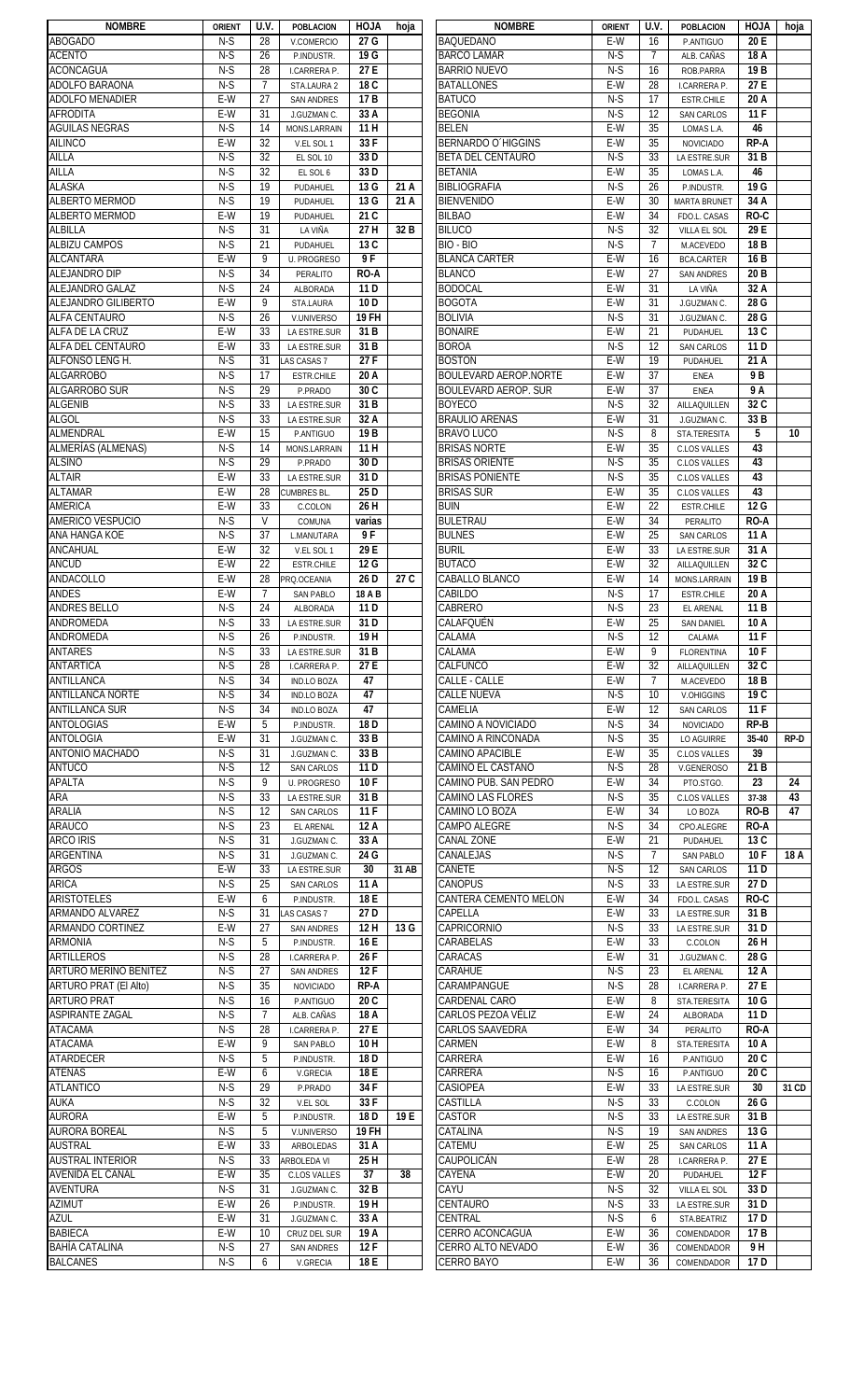| <b>NOMBRE</b>                  | <b>ORIENT</b> | U.V.           | <b>POBLACION</b>  | <b>HOJA</b>     | hoja            | <b>NOMBRE</b>                | <b>ORIENT</b> | U.V.            | <b>POBLACION</b>    | <b>HOJA</b>     | hoja         |
|--------------------------------|---------------|----------------|-------------------|-----------------|-----------------|------------------------------|---------------|-----------------|---------------------|-----------------|--------------|
| <b>CERRO BERTRAND</b>          | E-W           | 36             | COMENDADOR        | 9 F             |                 | COPACABANA                   | N-S           | 5               | P.INDUSTRIAL        | 19 E            |              |
| <b>CERRO BLANCO</b>            | E-W           | 36             | COMENDADOR        | 17 B            |                 | COPIAPÓ                      | $N-S$         | 11              | TTE.MERINO          | 11 E            |              |
| <b>CERRO CALAN</b>             | $E-W$         | 36             | COMENDADOR        | 17 <sub>D</sub> |                 | CORDILLERA                   | $N-S$         | 34              | <b>IND.LO BOZA</b>  | 47              |              |
| <b>CERRO CARACOL</b>           | E-W           | 36             | COMENDADOR        | 17 <sub>D</sub> |                 | CORINTO                      | $N-S$         | 35              | LOMAS L.A.          | 46              |              |
|                                |               |                |                   |                 |                 |                              |               |                 |                     |                 |              |
| <b>CERRO CASCADA</b>           | $E-W$         | 36             | COMENDADOR        | 9 F             |                 | CORINTO                      | $N-S$         | 6               | V.GRECIA            | 18F             |              |
| <b>CERRO CASTILLO</b>          | E-W           | 36             | COMENDADOR        | 9H              |                 | CORONA CHECOESLOVACA         | $N-S$         | 4               | S.AMENGUAL          | 20 G            |              |
| <b>CERRO CATEDRAL</b>          | E-W           | 36             | COMENDADOR        | 9H              |                 | <b>CORONA SUECA</b>          | E-W           | $\mathsf{V}$    | S.AMENGUAL          | varias          |              |
| <b>CERRO CENIZAS</b>           | $N-S$         | 36             | COMENDADOR        | 17B             |                 | CORRAL                       | $N-S$         | 23              | <b>EL ARENAL</b>    | 12A             |              |
| CERRO CHAPIQUIÑA               | E-W           | 36             | COMENDADOR        | 17B             |                 | <b>COSTANERA NORTE</b>       | $N-S$         | 34              | <b>ENEA</b>         | $\mathbf{1}$    | $\mathbf{2}$ |
| <b>CERRO CHENA</b>             | $N-S$         | 36             | COMENDADOR        | 17 <sub>D</sub> |                 | COVADONGA                    | E-W           | 27              | <b>SAN ANDRES</b>   | 20 <sub>B</sub> |              |
| CERRO COLORADO                 | E-W           |                |                   | 17B             |                 |                              |               |                 |                     |                 |              |
|                                |               | 36             | COMENDADOR        |                 |                 | CREACIÓN                     | E-W           | 26              | P.INDUSTRIAL        | 19 G            |              |
| <b>CERRO CONDOR</b>            | E-W           | 36             | COMENDADOR        | 17B             |                 | CREPÚSCULO                   | E-W           | 5               | P.INDUSTRIAL        | 18 <sub>D</sub> | 19 E         |
| <b>CERRO CONDOR NORTE</b>      | E-W           | 36             | COMENDADOR        | 17B             |                 | CRETA                        | $N-S$         | 6               | V.GRECIA            | 18 E            |              |
| <b>CERRO CONDOR SUR</b>        | E-W           | 36             | COMENDADOR        | 17B             |                 | CRISTOBAL COLÓN              | $N-S$         | 33              | C.COLON             | 31 A            |              |
| <b>CERRO CURACAVI</b>          | E-W           | 36             | COMENDADOR        | 9H              |                 | CRÍTICA                      | $E-W$         | 26              | P.INDUSTRIAL        | 19 G            |              |
|                                | E-W           |                |                   | 17B             |                 | CRUZ DE HIERRO               | E-W           | 14              |                     | 11H             |              |
| <b>CERRO DEL ENCANTO</b>       |               | 36             | COMENDADOR        |                 |                 |                              |               |                 | MONS.LARRAIN        |                 |              |
| CERRO EL MAQUI                 | E-W           | 36             | COMENDADOR        | 17 <sub>B</sub> |                 | CRUZ DE MALTA                | E-W           | 14              | MONS.LARRAIN        | 19 A            |              |
| <b>CERRO EL PLOMO</b>          | $N-S$         | 36             | COMENDADOR        | 17 <sub>B</sub> |                 | Cruz de oro                  | E-W           | 14              | MONS.LARRAIN        | 11 G            |              |
| <b>CERRO FITZ ROY</b>          | E-W           | 36             | COMENDADOR        | 9 H             |                 | CRUZ DE PIEDRA               | $N-S$         | 14              | MONS.LARRAIN        | 11H             |              |
| <b>CERRO FRANCISCANO</b>       | E-W           | 36             | COMENDADOR        | 17B             |                 | <b>CRUZ DE PLATA</b>         | E-W           | 14              | MONS.LARRAIN        | 19 A            |              |
| CERRO FRANCISCANO NORTE        | E-W           | 36             | COMENDADOR        | 17 <sub>B</sub> |                 | CRUZ DEL SUR                 | $N-S$         | 5               | V.UNIVERSO          | 19 F            |              |
|                                |               |                |                   |                 |                 |                              |               |                 |                     |                 |              |
| <b>CERRO FRANCISCANO SUR</b>   | E-W           | 36             | COMENDADOR        | 17B             |                 | CRUZ LATINA                  | E-W           | 14              | MONS.LARRAIN        | 19 A            |              |
| <b>CERRO LA CAMPANA</b>        | $N-S$         | 36             | COMENDADOR        | 9 G             | 17 B            | <b>CUESTA LO PRADO</b>       | $E-W$         | 35              | <b>LO AGUIRRE</b>   | $RP-C$          |              |
| <b>CERRO LA CRUZ</b>           | E-W           | 36             | COMENDADOR        | 17B             |                 | CULMINACIÓN                  | $N-S$         | 26              | P.INDUSTRIAL        | 19 G            |              |
| <b>CERRO LA PALOMA</b>         | E-W           | 36             | COMENDADOR        | 9 H             |                 | <b>CUNCO</b>                 | $N-S$         | 32              | AILLAQUILLEN        | 28 C            |              |
| <b>CERRO LA PARVA</b>          | E-W           | 36             | COMENDADOR        | 9H              |                 | CURACAUTÍN                   | $E-W$         | 30              | <b>MARTA BRUNET</b> | 33 B            | 34 A         |
|                                | E-W           | 36             |                   | 17B             |                 | <b>CURAZAO</b>               | E-W           | 21              |                     | 12D             |              |
| <b>CERRO LA PIRAMIDE</b>       |               |                | COMENDADOR        |                 |                 |                              |               |                 | PUDAHUEL            |                 |              |
| <b>CERRO LA PIRAMIDE NORTE</b> | E-W           | 36             | COMENDADOR        | 17B             |                 | curicó                       | $N-S$         | 22              | <b>ESTR.CHILE</b>   | 12C             |              |
| <b>CERRO LA PIRAMIDE SUR</b>   | E-W           | 36             | COMENDADOR        | 17 B            |                 | DAGOBERTO GODOY              | $N-S$         | 16              | <b>SAN ANDRES</b>   | 12H             | <b>20 BF</b> |
| <b>CERRO LA SILLA</b>          | $N-S$         | 36             | COMENDADOR        | 17 <sub>D</sub> |                 | <b>DALCAHUE</b>              | $N-S$         | 23              | <b>EL ARENAL</b>    | 12A             |              |
| <b>CERRO LAGUNILLAS</b>        | E-W           | 36             | COMENDADOR        | 9 H             |                 | <b>DALIA</b>                 | E-W           | 12              | <b>SAN CARLOS</b>   | 11F             |              |
| <b>CERRO MORENO</b>            | $N-S$         | 27             | <b>SAN ANDRES</b> | 13 E            |                 | <b>DEL CREPUSCULO</b>        | $N-S$         | 35              | <b>C.LOS VALLES</b> | 43              |              |
|                                |               |                |                   |                 |                 |                              |               |                 |                     |                 |              |
| <b>CERRO NEGRO</b>             | $E-W$         | 36             | COMENDADOR        | 9H              |                 | <b>DEMÓSTENES</b>            | E-W           | 6               | P.INDUSTRIAL        | 18 E            |              |
| <b>CERRO ÑIELOL</b>            | $E-W$         | 36             | COMENDADOR        | 17 <sub>D</sub> |                 | <b>DENEB</b>                 | E-W           | 33              | LA ESTRE.SUR        | 31D             |              |
| <b>CERRO PAINE</b>             | $N-S$         | 36             | COMENDADOR        | 17 <sub>B</sub> |                 | <b>DESCUBRIDORES</b>         | E-W           | 33              | C.COLON             | 26 G            |              |
| <b>CERRO PROVIDENCIA</b>       | E-W           | 36             | COMENDADOR        | 9 H             |                 | <b>DESEADA</b>               | $N-S$         | 12              | R.SCHNEIDER         | 11F             |              |
| <b>CERRO PUNTIAGUDO</b>        | E-W           | 36             | COMENDADOR        | 9 H             |                 | <b>DESIGNADO</b>             | $N-S$         | 26              | P.INDUSTRIAL        | 19 G            |              |
|                                | $N-S$         |                |                   | 9 H             |                 | <b>DEVOCIÓN</b>              | $N-S$         |                 |                     |                 |              |
| <b>CERRO SAN CRISTOBAL</b>     |               | 36             | COMENDADOR        |                 |                 |                              |               | 28              | V.COMERCIO          | 26 H            |              |
| <b>CERRO SAN LUIS</b>          | E-W           | 36             | COMENDADOR        | 17 <sub>B</sub> |                 | DIAGONAL LA ESTRELLA         | E-W           | 28              | PUD.SUR             | 26 D            | 27 C         |
| <b>CERRO SAN LUIS NORTE</b>    | E-W           | 36             | COMENDADOR        | 17 <sub>B</sub> |                 | DIAGONAL LAS BARRANCAS (PEÑI | E-W           | 25              | <b>SAN DANIEL</b>   | 5               | 10 B         |
| <b>CERRO SAN LUIS SUR</b>      | E-W           | 36             | COMENDADOR        | 17 B            |                 | DIAGONAL LOS LAGOS           | E-W           | 29              | LOS LAGOS           | 34 G            |              |
| <b>CERRO SAN RAMON NORTE</b>   | E-W           | 36             | COMENDADOR        | 17B             |                 | DIAGONAL NORTE               | E-W           | 12              | <b>SAN CARLOS</b>   | 11 F            | 12E          |
| <b>CERRO SAN RAMON SUR</b>     | E-W           | 36             | COMENDADOR        | 17 B            |                 | DIAGONAL PONIENTE            | E-W           | 25              | <b>SAN DANIEL</b>   | 10 B            |              |
| CERRO TOLOLO                   | E-W           |                |                   | 9 H             |                 | DIAGONAL SUR                 | E-W           | 12              |                     | 11F             |              |
|                                |               | 36             | COMENDADOR        |                 |                 |                              |               |                 | <b>SAN CARLOS</b>   |                 |              |
| <b>CERRO TRES FRAILES</b>      | E-W           | 36             | COMENDADOR        | 17 B            |                 | DIAGONAL TENIENTE CRUZ       | $N-S$         | 31              | PUD.SUR             | 24 E            |              |
| <b>CERRO VICUÑA</b>            | $E-W$         | 36             | COMENDADOR        | 9 H             |                 | DIAGONAL TRAVESÍA            | $N-S$         | 28              | PUD.SUR             | 26 CD           |              |
| <b>CÉSAR COPETTA</b>           | E-W           | 27             | <b>SAN ANDRES</b> | 12F             | 13 E            | <b>DIAGUITAS</b>             | $N-S$         | 28              | PRQ.OCEANIA         | 26 D            |              |
| CETI                           | E-W           | 33             | LA ESTRE.SUR      | 31 C            |                 | <b>DICHATO</b>               | $N-S$         | 17              | <b>ESTR.CHILE</b>   | 20 A            |              |
| <b>CHABUNCO</b>                | E-W           | 27             | <b>SAN ANDRES</b> | 13 G            |                 | <b>DIEGO BARROS ORTIZ</b>    | $N-S$         | 34              | <b>AEROPUERTO</b>   | RO-A            |              |
|                                |               |                |                   | 27 E            |                 |                              |               |                 |                     |                 |              |
| CHACABUCO                      | $N-S$         | 28             | I.CARRERA P.      |                 |                 | <b>DILLU</b>                 | $N-S$         | 32              | VILLA EL SOL        | 33 C            |              |
| CHACABUCO                      | E-W           | 27             | <b>SAN ANDRES</b> | 20 <sub>D</sub> |                 | <b>DINAR ARGELINO</b>        | $N-S$         | $\overline{2}$  | S.AMENGUAL          | 27 A            |              |
| <b>CHADA</b>                   | $N-S$         | 32             | VILLA EL SOL      | 33F             |                 | <b>DINAR JORDANO</b>         | $N-S$         | $\mathbf{1}$    | S.AMENGUAL          | 28 B            |              |
| CHAÑARCILLO                    | E-W           | 9              | <b>SAN PABLO</b>  | 10H             |                 | <b>DISPUTADA</b>             | $N-S$         | 22              | <b>ESTR.CHILE</b>   | 12 E            |              |
| <b>CHARWA</b>                  | $N-S$         | 32             | EL SOL 4          | 33 C            |                 | DOCE DE OCTUBRE              | $N-S$         | 33              | C.COLON             | 31 A            |              |
| <b>CHARWA</b>                  | $N-S$         | 32             | EL SOL 6          | 33F             |                 | DOCTOR ROBERTO ESTEVEZ       | E-W           | 31              | <b>LAS CASAS</b>    | 27F             | 28 E         |
|                                |               |                |                   |                 |                 |                              |               |                 |                     |                 |              |
| CHELÍN AUSTRÍACO               | $E-W$         | 2              | S.AMENGUAL        | 20 H            |                 | DÓLAR CANADIENSE             | $E-W$         | 3               | S.AMENGUAL          | 20 F            |              |
| CHEUQUEL                       | $N-S$         | 32             | VILLA EL SOL      | 33E             |                 | <b>DOMEYKO</b>               | $N-S$         | 12              | <b>SAN CARLOS</b>   | 11C             |              |
| CHILE CHICO (CAMAGÜEY)         | $N-S$         | 20             | PUDAHUEL          | 12 <sub>D</sub> |                 | DOMINGO ORTIZ DE ROZAS       | E-W           | 29              | V.DORADO            | 34 D            |              |
| <b>CHILLKO</b>                 | E-W           | 32             | EL SOL 8          | 33F             |                 | <b>DON FLORISONDO</b>        | E-W           | 30              | <b>MARTA BRUNET</b> | 33 B            | 34 A         |
| <b>CHINA</b>                   | E-W           | 31             | J.GUZMAN C.       | 28 G            |                 | DOÑA ISABEL                  | $N-S$         | 35              | LOMAS L.A.          | 45              | 46           |
| <b>CHIPANA</b>                 | $N-S$         | 12             | R.SCHNEIDER       | 10F             |                 | DOÑA VERÓNICA                | $N-S$         | 30              | <b>MARTA BRUNET</b> | 33D             |              |
|                                |               |                |                   |                 |                 |                              |               |                 |                     |                 |              |
| CHIU - CHIU                    | $N-S$         | $\overline{7}$ | M.ACEVEDO         | 18 <sub>B</sub> |                 | <b>DOÑIHUE</b>               | E-W           | 25              | SAN CARLOS          | 11C             |              |
| CHIZA                          | E-W           | 26             | P.INDUSTRIAL      | 19H             |                 | <b>DOS CORONAS</b>           | E-W           | 14              | MONS.LARRAIN        | 11 G            |              |
| CHOL - CHOL                    | E-W           | $\overline{7}$ | M.ACEVEDO         | 18 B            |                 | <b>DOS ESPADAS</b>           | E-W           | 14              | MONS.LARRAIN        | 11 G            |              |
| <b>CHORRILLOS</b>              | $N-S$         | 28             | I.CARRERA P.      | 27 E            |                 | DRACMA GRIEGO                | $N-S$         | $\mathbf{1}$    | S.AMENGUAL          | 28 A            |              |
| <b>CHUMPIKU</b>                | $E-W$         | 32             | VILLA EL SOL      | 33 C            |                 | <b>EBANO</b>                 | $N-S$         | 12              | <b>SAN CARLOS</b>   | 11F             |              |
| <b>CIENFUEGOS</b>              | E-W           | 9              | STA.LAURA         | 10 D            |                 | <b>ECLIPSE</b>               | $N-S$         | 5               | V.UNIVERSO          | 19F             |              |
|                                |               |                |                   |                 |                 |                              | E-W           |                 |                     |                 |              |
| <b>CIGNUS</b>                  | E-W           | 33             | LA ESTRE.SUR      | 27 B            | 28              | <b>EDISON</b>                |               | 20              | PUDAHUEL            | 13 E            |              |
| CIUDAD JARDÍN                  | $N-S$         | 31             | J.GUZMAN C.       | 33 A            |                 | EDUARDO ANGUITA              | E-W           | 31              | J.GUZMAN C.         | 33 B            |              |
| <b>CLAUDIO ARRAU</b>           | E-W           | V              | PUD. SUR          | varias          |                 | EDUARDO CAÑAS                | $N-S$         | $7\overline{ }$ | STA.BEATRIZ         | 17 <sub>D</sub> |              |
| <b>CLODOMIRO FIGUEROA</b>      | $N-S$         | 27             | <b>SAN ANDRES</b> | 13 G            | 20 <sub>B</sub> | <b>EFESO</b>                 | E-W           | 35              | LOMAS L.A.          | 46              |              |
| <b>COCHRANE</b>                | E-W           | 27             | <b>SAN ANDRES</b> | 20 D            |                 | <b>EL ABEDUL</b>             | E-W           | 28              | V.COMERCIO          | 26 G            |              |
| COILACO                        | E-W           | 32             | AILLAQUILLEN      | 32 C            |                 | <b>EL ABETO</b>              | E-W           | 28              | V.COMERCIO          | 26 E            | 27 G         |
|                                |               |                |                   |                 |                 |                              |               |                 |                     |                 |              |
| COLCHAGUA                      | $N-S$         | 28             | I.CARRERA P.      | 26F             |                 | <b>EL ALERCE</b>             | $N-S$         | 28              | V.COMERCIO          | 26 E            |              |
| <b>COLOMBIA</b>                | $N-S$         | 31             | J.GUZMAN C.       | 28 G            |                 | <b>EL AMANECER</b>           | $N-S$         | 35              | <b>C.LOS VALLES</b> | 39              |              |
| <b>COMPAÑÍA DE JESUS</b>       | E-W           | 6              | STA.BEATRIZ       | 17F             | 18 E            | <b>EL ANILLO</b>             | $E-W$         | 13              | ESTR.CHILE          | 12 FG           |              |
| COMPAÑÍA DE MARIA              | $N-S$         | 6              | STA.BEATRIZ       | 17F             |                 | <b>EL ARADO</b>              | E-W           | 11              | TTE.MERINO          | 11 E            |              |
| CON - CON                      | $N-S$         | $\overline{7}$ | M.ACEVEDO         | 18 <sub>B</sub> |                 | <b>EL ARCE</b>               | $N-S$         | 28              | V.COMERCIO          | 26 E            |              |
|                                | E-W           |                |                   | 15H             |                 |                              | E-W           |                 |                     |                 |              |
| <b>CONCURRENTES</b>            |               | 26             | P.INDUSTRIAL      |                 |                 | <b>EL ARIETE</b>             |               | 14              | MONS.LARRAIN        | 11 H            |              |
| CONDELL                        | E-W           | 27             | <b>SAN ANDRES</b> | 20 <sub>B</sub> |                 | <b>EL AROMO</b>              | E-W           | 28              | V.GENEROSO          | 26 A            |              |
| <b>CONGRESO</b>                | E-W           | 28             | V.COMERCIO        | 26 H            | 27 G            | <b>EL ATARDECER</b>          | $N-S$         | 35              | <b>C.LOS VALLES</b> | 39              |              |
| <b>CONSENSO</b>                | E-W           | 28             | V.COMERCIO        | 23 G            | 27 G            | <b>EL AVELLANO</b>           | $N-S$         | 28              | V.COMERCIO          | 26 E            |              |
| CONSTITUCIÓN                   | E-W           | 28             | V.COMERCIO        | 26 H            | 27 G            | EL AVELLANO INT. NORTE       | E-W           | 28              | V.COMERCIO          | 26 E            |              |
| <b>CONTULMO</b>                | $N-S$         | 23             |                   | 11 A            |                 | EL AVELLANO INT. SUR         | E-W           | 28              |                     | 26 E            |              |
| <b>COOPERATIVA</b>             |               |                | EL ARENAL         |                 |                 |                              |               |                 | V.COMERCIO          |                 |              |
|                                | E-W           | 29             | P.PRADO           | 34 F            |                 | EL BAJO                      | E-W           | 7               | STA.LAURA           | 17 <sub>D</sub> | 18 C         |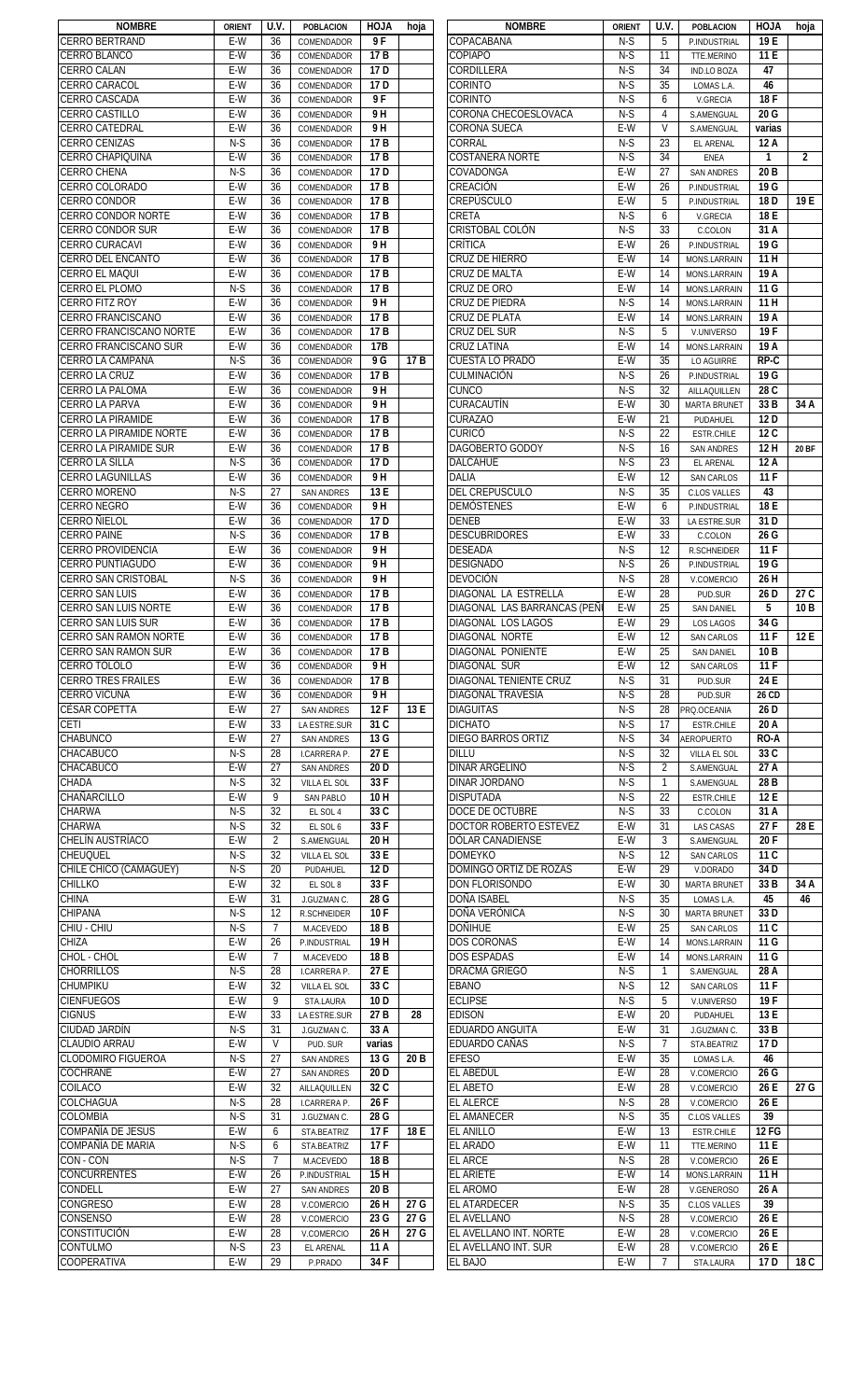| <b>NOMBRE</b>                                                    | <b>ORIENT</b> | U.V.           | <b>POBLACION</b>          | <b>HOJA</b>       | hoja        | <b>NOMBRE</b>                     | <b>ORIENT</b>  | U.V.           | <b>POBLACION</b>                 | <b>HOJA</b>       | hoja |
|------------------------------------------------------------------|---------------|----------------|---------------------------|-------------------|-------------|-----------------------------------|----------------|----------------|----------------------------------|-------------------|------|
| <b>EL BALBOA</b>                                                 | $N-S$         | $\mathbf{1}$   | S.AMENGUAL                | 28 A              |             | <b>EPU</b>                        | $N-S$          | 32             | VILLA EL SOL                     | 33D               |      |
| EL BASTIÓN                                                       | $N-S$         | 14             | MONS.LARRAIN              | 19 B              |             | <b>ERCILLA</b>                    | $N-S$          | 13             | ESTR.CHILE                       | 11F               |      |
| <b>EL BOLDO</b>                                                  | $E-W$         | 28             | V.COMERCIO                | 27E               |             | ERIDANO                           | $N-S$          | 33             | LA ESTRE.SUR                     | 31D               |      |
| <b>EL BOLIVAR</b>                                                | $N-S$         | $\overline{4}$ | S.AMENGUAL                | 20 G              |             | <b>ERIKA</b>                      | $N-S$          | 23             | YUGOSLAVIA                       | 12D               |      |
| <b>EL BOSQUE</b>                                                 | E-W           | 11             | TTE.MERINO                | 11C               |             | <b>ERNESTO GUEVARA</b>            | $N-S$          | 19             | PUDAHUEL                         | 20 <sub>D</sub>   |      |
| <b>EL CAMBUCHO</b>                                               | $N-S$         | 35             | <b>NOVICIADO</b>          | RP-B              |             | <b>ERRANTE</b>                    | E-W            | 5              | P.INDUSTRIAL                     | 18 <sub>D</sub>   |      |
| <b>EL CANELO</b>                                                 | E-W           | 28             | V.COMERCIO                | 26F               |             | <b>ESCORPIÓN</b>                  | $N-S$          | 33             | LA ESTRE.SUR                     | 31 C              |      |
| <b>EL CAQUI</b>                                                  | $N-S$         | 28             | V.COMERCIO                | 22 D              |             | <b>ESCRITOR PEDRO PRADO</b>       | $N-S$          | 29             | P.PRADO                          | 34 C              |      |
| <b>EL CID</b>                                                    | $N-S$         | 10             | CRUZ DEL SUR              | 19 A              |             | <b>ESCUDERÍAS</b>                 | E-W            | 14             | MONS.LARRAIN                     | 11H               |      |
| <b>EL CIPRÉS</b>                                                 | $N-S$         | 28             | V.COMERCIO                | 26 E              |             | <b>ESMERALDA</b>                  | E-W            | 28             | I.CARRERA P.                     | 26 D              |      |
| <b>EL COBRE</b>                                                  | E-W           | 22             | <b>ESTR.CHILE</b>         | 12F               |             | <b>ESMERALDA</b>                  | E-W            | 27             | <b>SAN ANDRES</b>                | 20 <sub>B</sub>   |      |
| <b>EL COBRE</b>                                                  | E-W           | V              | S.AMENGUAL                | 20 G              |             | <b>ESPAÑA</b>                     | $N-S$          | 33             | C.COLON                          | 26 H              | 31 B |
| EL COLÓN                                                         | $E-W$         | $\overline{2}$ |                           | 20G               |             | ESPARRAGUERAS                     | $E-W$          |                |                                  | 11 E              |      |
|                                                                  |               |                | S.AMENGUAL                |                   |             |                                   |                | 11             | TTE.MERINO                       |                   |      |
| EL CÓRDOBA                                                       | E-W           | $\mathbf{1}$   | S.AMENGUAL                | 28 A              |             | <b>ESPARTA</b>                    | $N-S$          | 6              | V.GRECIA                         | 18 E              |      |
| <b>EL CRUZEIRO</b>                                               | $N-S$         | 4              | S.AMENGUAL                | 20 E              |             | <b>ESPERANZA</b>                  | $N-S$          | 12             | <b>SAN CARLOS</b>                | 11 <sub>D</sub>   |      |
| <b>EL DESCANSO</b>                                               | E-W           | 35             | <b>C.LOS VALLES</b>       | 39                |             | <b>ESQUILO</b>                    | $N-S$          | 6              | P.INDUSTRIAL                     | 18H               |      |
| EL ESCUDO                                                        | E-W           | $\mathbf{1}$   | S.AMENGUAL                | 27 AB             | 28 A        | <b>ESTADIO</b>                    | $N-S$          | 10             | <b>ESTADIO</b>                   | 10H               | 18 B |
| <b>EL ESFUERZO</b>                                               | $N-S$         | 10             | J.LO ESPEJO               | 19 A              |             | <b>ESTADOS UNIDOS</b>             | $N-S$          | 31             | J.GUZMAN C.                      | 27 H              |      |
| <b>EL ESPINO</b>                                                 | $N-S$         | 28             | V.COMERCIO                | 26 E              |             | <b>EUBEA</b>                      | E-W            | 6              | <b>V.GRECIA</b>                  | 18F               |      |
| <b>EL ESTERO</b>                                                 | $N-S$         | 34             | V.C.ALEGRE                | 45                |             | <b>EUCALIPTUS</b>                 | E-W            | 29             | P.PRADO                          | 34F               |      |
| <b>EL ESTRIBO</b>                                                | E-W           | 17             | <b>ESTR.CHILE</b>         | 20 A              |             | <b>EUCLIDES</b>                   | $N-S$          | 6              | P.INDUSTRIAL                     | 18F               |      |
| EL EUCALIPTO                                                     | $N-S$         | 28             | V.COMERCIO                | 26F               |             | <b>EURÍPIDES</b>                  | $N-S$          | 6              | P.INDUSTRIAL                     | 18H               |      |
| <b>EL FEUDO</b>                                                  | E-W           | 14             | MONS.LARRAIN              | 11 H              |             | <b>EVOLUCIÓN</b>                  | $E-W$          | 26             | P.INDUSTRIAL                     | $\overline{19}$ G |      |
| <b>EL FRESNO</b>                                                 | $N-S$         | 28             | V.COMERCIO                | 26F               |             | <b>EXTENSIÓN</b>                  | $N-S$          | 26             | P.INDUSTRIAL                     | 19G               |      |
| <b>EL GENOVÉS</b>                                                | $N-S$         | 33             | C.COLON                   | 26H               |             | <b>FALDAS DEL MORRO</b>           | $E-W$          | 26             | P.INDUSTRIAL                     | 19H               |      |
| <b>EL GRANADO</b>                                                | $N-S$         | 28             | V.COMERCIO                | $\overline{22}$ C |             | <b>FANTASIA</b>                   | $N-S$          | 31             |                                  | 33 A              |      |
| <b>EL GUARANÍ</b>                                                | $N-S$         |                |                           | 20H               |             | <b>FARELLONES</b>                 | $N-S$          | 17             | J.GUZMAN C.                      | 20 A              |      |
|                                                                  |               | 2              | S.AMENGUAL                |                   |             |                                   |                |                | <b>ESTR.CHILE</b>                |                   |      |
| <b>EL GUINDO</b>                                                 | $N-S$         | 28             | V.COMERCIO                | 22 C              |             | FEDERICO ERRÁZURIZ                | $N-S$          | $\mathsf{V}$   | COMUNA                           | 10                | 11   |
| <b>EL HAYA</b>                                                   | $N-S$         | 28             | V.COMERCIO                | 26 H              |             | <b>FEDERICO GANA</b>              | $N-S$          | 21             | PUDAHUEL                         | 13 C              |      |
| <b>EL HOGAR</b>                                                  | E-W           | 16             | ROB.PARRA                 | 16 <sub>B</sub>   |             | FEDERICO GARCÍA LORCA             | E-W            | 31             | J.GUZMAN C.                      | 33 B              |      |
| <b>EL HUERTO</b>                                                 | E-W           | 11             | TTE.MERINO                | 9F                | 11 E        | <b>FENIX</b>                      | E-W            | 33             | LA ESTRE.SUR                     | 27 C              |      |
| <b>EL INFANTE</b>                                                | $N-S$         | 28             | I.CARRERA P.              | 27 E              |             | FERNANDO DE ARAGÓN                | E-W            | 33             | C.COLON                          | 26 H              |      |
| <b>EL JUEGO</b>                                                  | E-W           | 16             | ROB.PARRA                 | 11H               |             | <b>FIDIAS</b>                     | $E-W$          | 6              | P.INDUSTRIAL                     | 18 E              |      |
| <b>EL LAZO</b>                                                   | E-W           | 17             | <b>ESTR.CHILE</b>         | <b>20 AB</b>      |             | <b>FLOR DE LIZ</b>                | $E-W$          | 14             | MONS.LARRAIN                     | 11G               |      |
| <b>EL LEMPIRA</b>                                                | $N-S$         | $\overline{2}$ | S.AMENGUAL                | 20H               |             | FLOR DE QUILLÉN                   | $N-S$          | 30             | <b>MARTA BRUNET</b>              | 34 A              |      |
| EL LIMÓN                                                         | E-W           | 28             | V.COMERCIO                | 26 E              |             | <b>FLORIDA</b>                    | $N-S$          | 22             | <b>ESTR.CHILE</b>                | 12F               |      |
| <b>EL LINGUE</b>                                                 | E-W           | 28             | V.COMERCIO                | 26 E              |             | <b>FLORÍN HOLANDÉS</b>            | $N-S$          | 2              | S.AMENGUAL                       | 27 B              |      |
| <b>EL MAIZAL</b>                                                 | $N-S$         | 11             | TTE.MERINO                | 10F               |             | FOGÓN                             | $N-S$          | 26             | P.INDUSTRIAL                     | 19 G              |      |
| <b>EL MAÑÍO</b>                                                  | $N-S$         | 28             | V.COMERCIO                | 22 G              |             | FORESTALES                        | E-W            | 11             | TTE.MERINO                       | 11 C              |      |
| <b>EL MANZANO</b>                                                | $N-S$         | 28             |                           | 27 E              |             | FRANCISCO BULNES SANFUENTES       | $N-S$          |                |                                  | 27F               |      |
|                                                                  |               |                | V.COMERCIO                |                   |             |                                   |                | 31             | LAS CASAS 5                      |                   |      |
| <b>EL MAR</b>                                                    | E-W           | 16             | P.ANTIGUO                 | 19 <sub>D</sub>   |             | FRANCISCO COLOANE                 | $N-S$          | 24             | PAULO VI                         | 11D               |      |
| <b>EL MEDIODIA</b>                                               | $N-S$         | 35             | <b>C.LOS VALLES</b>       |                   |             | FRANCISCO DE VILLAGRA             | E-W            | 29             | V.DORADO                         | 34 B              |      |
| <b>EL MEMBRILLO</b>                                              | E-W           | 28             | V.COMERCIO                | 26 E              |             |                                   |                | 31             | <b>LAS CASAS</b>                 | 23 G              |      |
|                                                                  |               |                |                           |                   |             | <b>FRANCISCO HUNEEUS</b>          | N-S            |                |                                  |                   |      |
| <b>EL MIRADOR</b>                                                | $N-S$         | 34             | V.C.ALEGRE                | 45                |             | <b>FRANCISCO JAVIER DOMINGUEZ</b> | $E-W$          | 31             | <b>LAS CASAS</b>                 | 27F               |      |
| <b>EL MOLINO</b>                                                 | $N-S$         | 34             | V.C.ALEGRE                | 45                |             | <b>FRANCISCO LAGREZE</b>          | $E-W$          | 27             | <b>SAN ANDRES</b>                | 12F               | 13 E |
| <b>EL NARANJO</b>                                                | $E-W$         | 28             | V.COMERCIO                | 27E               |             | <b>FRANCISCO MERY</b>             | $E-W$          | 27             | <b>SAN ANDRES</b>                | 12F               |      |
| <b>EL NOGAL</b>                                                  | E-W           | 28             | V.GENEROSO                | 26 A              |             | <b>FRANCO FRANCÉS</b>             | $N-S$          | $\mathbf{1}$   | S.AMENGUAL                       | 28 A              |      |
|                                                                  | $N-S$         | 31             | J.GUZMAN C.               | 33 A              |             | FRANCO SUIZO                      | $N-S$          | 2              | S.AMENGUAL                       | 27 B              |      |
| <b>EL OASIS</b>                                                  |               |                |                           |                   |             |                                   |                |                |                                  |                   |      |
| <b>EL OLIVILLO</b>                                               | $N-S$         | 28             | V.COMERCIO                | 26 H              |             | FRATERNIDAD                       | E-W            | 28             | V.COMERCIO                       | 23 G              |      |
| <b>EL OLIVO</b>                                                  | $N-S$         | 28             | V.COMERCIO                | 26F               |             | FREIRE                            | E-W            | 24             | SAN CARLOS                       | 11 D              |      |
| EL OLMO                                                          | $N-S$         | 28             | V.COMERCIO                | 26H               |             | <b>FRESIA</b>                     | $N-S$          | 13             | ESTR.CHILE                       | 11F               |      |
| <b>EL PALTO</b>                                                  | $N-S$         | 28             | V.COMERCIO                | 27 G              |             | <b>FRONTERA</b>                   | $N-S$          | 26             | P.INDUSTRIAL                     | 18F               |      |
| <b>EL PARQUE</b>                                                 | E-W           | 34             | V.C.ALEGRE                | 45                |             | <b>FRUTILLARES</b>                | E-W            | 11             | TTE.MERINO                       | 11 E              |      |
| EL PARRÓN                                                        | $N-S$         | 31             | LA VIÑA                   | 27H               | 32 B        | <b>FUTRONO</b>                    | $N-S$          | 12             | R.SCHNEIDER                      | 11 <sub>D</sub>   |      |
| EL PEHUÉN                                                        | E-W           | 28             | V.COMERCIO                | 26H               |             | <b>GALGO BLANCO</b>               | $E-W$          | 14             | MONS.LARRAIN                     | 11 G              |      |
| <b>EL PEUMO</b>                                                  | $N-S$         | 28             | V.COMERCIO                | 26F               |             | <b>GALVARINO</b>                  | $N-S$          | 17             | ESTR.CHILE                       | 20 A              |      |
| <b>EL POETA</b>                                                  | E-W           | 29             | P.PRADO                   | 34C               |             | GARCÍA HURTADO DE MENDOZA         | $N-S$          | 29             | V.DORADO                         | 34 B              |      |
| <b>EL PORTEZUELO</b>                                             | $N-S$         | 28             | V.GENEROSO                | 25 D              |             | <b>GASTÓN PASCAL</b>              | $N-S$          | 9              | STA.LAURA                        | 10 <sub>D</sub>   |      |
|                                                                  | $N-S$         | $\mathbf{1}$   | S.AMENGUAL                | 28 A              |             | <b>GATO NEGRO</b>                 | $N-S$          | 14             | <b>MONS.LARRAIN</b>              | 11 H              |      |
| EL QUETZAL<br><b>EL QUILLAY</b>                                  | E-W           | 34             | <b>ENEA</b>               | <b>8A</b>         |             | <b>GENERAL OSCAR BONILLA</b>      | E-W            | V              | COMUNA                           | varias            |      |
|                                                                  | E-W           | 31             | LA VIÑA                   | 27 G              |             | <b>GLADIADORES</b>                | E-W            | 14             | MONS.LARRAIN                     | 19 B              |      |
| <b>EL RACIMO</b><br><b>EL RACIMO</b>                             | $N-S$         | 31             | LA VIÑA                   | 27 G              | 32 A        | <b>GORBEA</b>                     | $N-S$          | 22             | ESTR.CHILE                       | 12F               |      |
| <b>EL RAULÍ</b>                                                  | E-W           | 28             | V.COMERCIO                | 26 H              |             | <b>GRANADEROS</b>                 | $N-S$          | 28             | I.CARRERA P.                     | 26F               |      |
| EL RETIRO Pque.Los Maitenes                                      | $N-S$         | 37             | <b>ENEA</b>               | $6-8$             | <b>RO-D</b> | <b>GRANEROS</b>                   | $N-S$          | 13             | ESTR.CHILE                       | 12 E              |      |
| EL ROSAL PONIENTE                                                | $N-S$         | 35             | <b>C.LOS VALLES</b>       | 42                |             | <b>GREDOS</b>                     | $N-S$          | 5              | P.INDUSTRIAL                     | 18F               |      |
|                                                                  |               |                |                           |                   |             |                                   |                |                |                                  |                   |      |
| <b>EL SALITRE</b>                                                | $N-S$         | 2              | S.AMENGUAL                | 20 E              | 27 A        | <b>GRULLA</b>                     | $E-W$          | 33             | LA ESTRE.SUR                     | $\overline{31}$ C |      |
| <b>EL SALVADOR</b>                                               | $N-S$         | 31             | J.GUZMAN C.               | 28 G              |             | GUADALAJARA                       | E-W            | 19             | PUDAHUEL                         | 20 <sub>D</sub>   | 21 E |
| <b>EL SAUCE</b>                                                  | E-W           | 29             | P.PRADO                   | 34 C              |             | <b>GUANTANAMO</b>                 | $N-S$          | 20             | PUDAHUEL                         | 12D               |      |
| EL SOL                                                           | E-W           | 15             | <b>LUIS BELTRAN</b>       | 19 <sub>B</sub>   |             | <b>GUARANÍ</b>                    | E-W            | 9              | STA.LAURA                        | 10 <sub>D</sub>   |      |
| EL SOL                                                           | $N-S$         | $\overline{4}$ | S.AMENGUAL                | 20 E              |             | <b>GUAYACÁN</b>                   | $N-S$          | 12             | R.SCHNEIDER                      | 11D               |      |
| <b>EL SUCRE</b>                                                  | E-W           | 1              | S.AMENGUAL                | 27 B              | 28 A        | <b>GUYANA</b>                     | E-W            | 19             | PUDAHUEL                         | 20 <sub>D</sub>   | 21 C |
| <b>EL TAMBO</b>                                                  | $N-S$         | 28             | PRQ.OCEANIA               | 26 D              |             | <b>HERÁLDICA</b>                  | E-W            | 14             | MONS.LARRAIN                     | 10 G              |      |
| <b>EL TRANQUE</b>                                                | $N-S$         | $\mathsf{V}$   | COMENDADOR                | 9                 | 17          | <b>HERALDO LA TORRE</b>           | $N-S$          | $\overline{7}$ | ALB.CAÑAS                        | 18 A              |      |
| <b>EL TRIUNFO</b>                                                | E-W           | 10             | J.LO ESPEJO               | 19 A              |             | <b>HÉRCULES</b>                   | E-W            | 33             | LA ESTRE.SUR                     | 31 C              |      |
| EL ULMO                                                          | E-W           | 28             | V.COMERCIO                | 26 E              |             | <b>HERMANOS PINZÓN</b>            | E-W            | 33             | C.COLON                          | 31 A              |      |
|                                                                  | E-W           | 24             | SAN CARLOS                | 11 D              |             | HIDRA                             | $N-S$          | 33             | LA ESTRE.SUR                     | 31 A              |      |
|                                                                  | $N-S$         | 35             | LOMAS L.A.                | 46                |             | HIPÓTESIS                         | $N-S$          | 26             | P.INDUSTRIAL                     | 19G               |      |
|                                                                  | $N-S$         | 31             | LAS CASAS 7               | 27F               |             | <b>HONG KONG</b>                  | $E-W$          | 31             | J.GUZMAN C.                      | 28 G              |      |
| <b>ELENA</b><br><b>EMAÚS</b><br><b>EMILIO SANFUENTES VERGARA</b> | $N-S$         | 17             | <b>ESTR.CHILE</b>         | 20 A              |             | <b>HORIZONTE</b>                  | E-W            | 31             | J.GUZMAN C.                      | 33 A              |      |
| <b>ENCO</b>                                                      | E-W           | 6              |                           |                   |             |                                   |                | 17             |                                  |                   |      |
| <b>ENEAS</b>                                                     |               |                | P.INDUSTRIAL              | 15H               |             | Hornillos                         | $N-S$          |                | ESTR.CHILE                       | 20 B              |      |
| <b>ENFOQUES</b>                                                  | $N-S$         | 26             | P.INDUSTRIAL              | 18 H              |             | <b>HUAPI</b>                      | $N-S$          | 32             | VILLA EL SOL                     | 33F               |      |
| <b>ENRIQUE BERNSTEIN C.</b>                                      | $N-S$         | 31             | LAS CASAS 8               | 27 D              |             | HUÁSCAR                           | E-W            | 27             | <b>SAN ANDRES</b>                | 20 <sub>B</sub>   |      |
| <b>ENRIQUE ORTUZAR ESCOBAR</b>                                   | $N-S$         | 31             | LAS CASAS 7               | 23F               |             | <b>HUASCO</b>                     | $N-S$          | 22             | <b>ESTR.CHILE</b>                | 12F               |      |
| <b>ENSENADA</b><br><b>ENSUEÑO</b>                                | $N-S$<br>E-W  | 22<br>31       | ESTR.CHILE<br>J.GUZMAN C. | 12 E<br>33 A      |             | HUEQUÉN<br><b>HUMBERSTONE</b>     | $N-S$<br>$E-W$ | 12<br>19       | R.SCHNEIDER<br><b>SAN ANDRES</b> | 11 D<br>13 G      |      |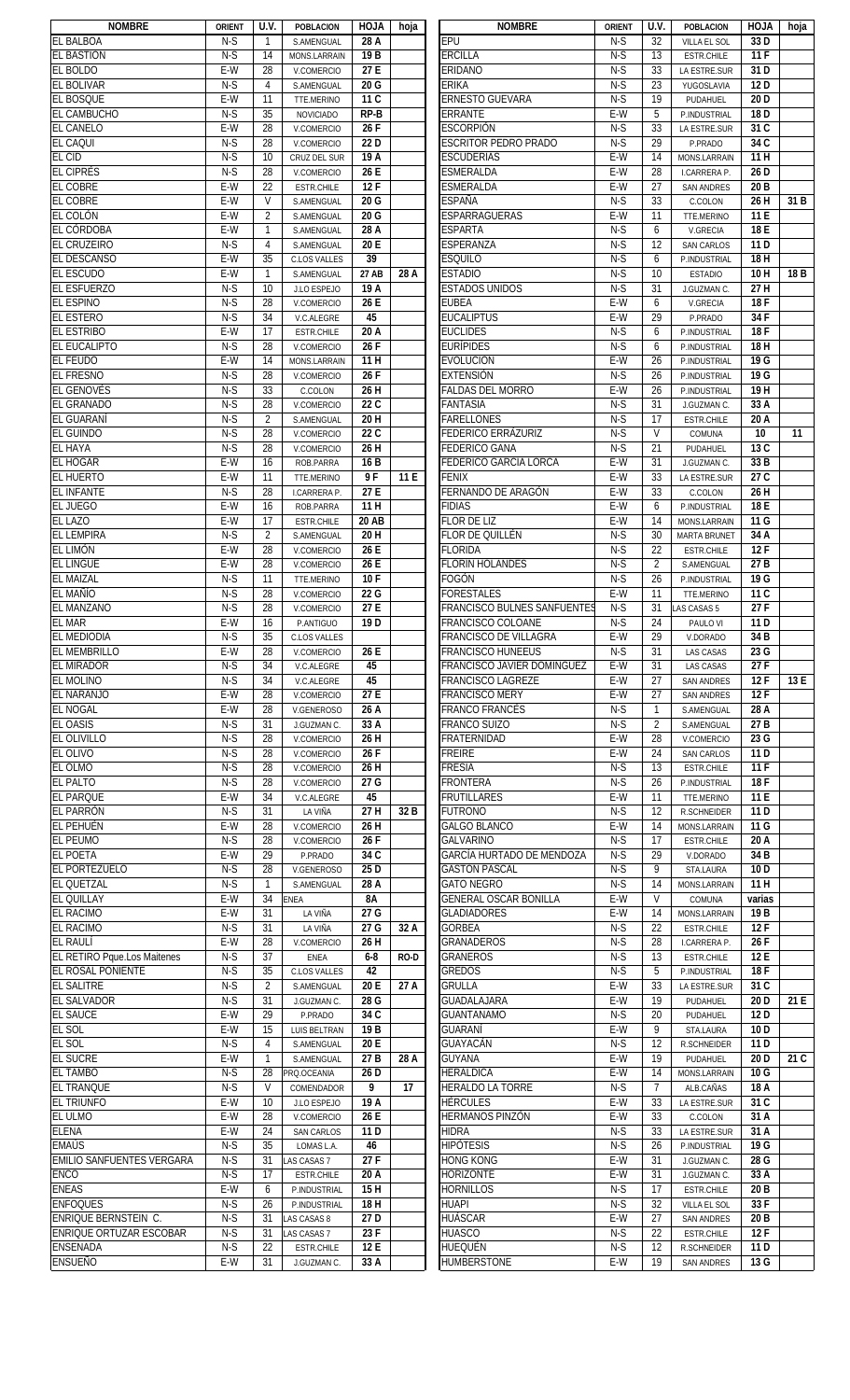| <b>NOMBRE</b>                       | <b>ORIENT</b> | U.V. | <b>POBLACION</b>   | <b>ALOH</b>      | hoja | <b>NOMBRE</b>                | <b>ORIENT</b> | U.V.           | <b>POBLACION</b>    | <b>HOJA</b>     | hoja |
|-------------------------------------|---------------|------|--------------------|------------------|------|------------------------------|---------------|----------------|---------------------|-----------------|------|
| <b>ILOCA</b>                        | $N-S$         | 17   | <b>ESTR.CHILE</b>  | 20 B             |      | <b>ISLAS VÍRGENES</b>        | E-W           | 20             | PUDAHUEL            | 13 E            |      |
| <b>INCA GARCILASO</b>               | $E-W$         | 20   | PUDAHUEL           | 12 D             |      | <b>ITAHUE</b>                | $N-S$         | 22             | <b>ESTR.CHILE</b>   | 12F             |      |
| <b>INDEPENDENCIA</b>                | $E-W$         | 27   | <b>SAN ANDRES</b>  | 20 <sub>B</sub>  |      | <b>ITATA</b>                 | $N-S$         | 27             | <b>SAN ANDRES</b>   | 20 B            |      |
| <b>INDIANA</b>                      | $N-S$         | 19   | PUDAHUEL           | 21 C             |      | <b>JACQUES COUSTEAU</b>      | E-W           | 28             | P.R.TRAVESIA        | 26 D            |      |
| <b>INDIAS ORIENTALES</b>            | $N-S$         | 33   |                    | 26H              |      | JAEN                         | $E-W$         | 31             |                     | 32 A            |      |
|                                     |               |      | C.COLON            |                  |      |                              |               |                | LA VIÑA             |                 |      |
| <b>INGENIERO PIERRE LEHMANN</b>     | E-W           | 31   | <b>LAS CASAS</b>   | 27 D             | 28 C | <b>JAIME EYZAGUIRRE</b>      | $N-S$         | 31             | <b>LAS CASAS</b>    | 27 H            |      |
| <b>ININI</b>                        | $N-S$         | 20   | PUDAHUEL           | 12F              |      | JAIME GUZMÁN ERRÁZURIZ       | E-W           | 28             | V.COMERCIO          | 26              | 27 G |
| INSPIRACIÓN                         | $N-S$         | 31   | J.GUZMAN C.        | 28 G             | 33 A | <b>JALISCO</b>               | E-W           | 19             | PUDAHUEL            | 21 C            |      |
| INSTITUCIONALIDAD                   | $N-S$         | 28   | V.COMERCIO         | 26 H             |      | <b>JAMAICA</b>               | E-W           | 20             | PUDAHUEL            | 12F             |      |
| <b>IORANA</b>                       | E-W           | 37   | <b>L.MANUTARA</b>  | 8 D              |      | <b>JANEQUEO</b>              | E-W           | 22             | <b>ESTR.CHILE</b>   | 12 E            |      |
| <b>IQUIQUE</b>                      | $N-S$         | 12   | <b>R.SCHNEIDER</b> | 11 <sub>D</sub>  |      | JANET                        | $N-S$         | $\overline{7}$ | ALB.CAÑAS           | 18 A            |      |
| <b>IRAKLIOS</b>                     | $N-S$         | 6    | V.GRECIA           | 18 E             |      | JARDIN DE LA VIÑA            | $N-S$         | 28             | <b>LAS VIÑAS</b>    | 25 A            |      |
| <b>ISLA ADELAIDA</b>                | $E-W$         | 28   | <b>TRAVESIA II</b> | 25F              |      | JARDÍN DEL SUR               | $N-S$         | 32             | <b>J.DEL SUR</b>    | 32 D            |      |
|                                     |               |      |                    |                  |      |                              |               |                |                     |                 |      |
| <b>ISLA ALEJANDRO</b>               | E-W           | 28   | <b>TRAVESIA II</b> | 21F              |      | JARDIN LO ESPEJO             | $N-S$         | 10             | J.LO ESPEJO         | 11 G            | 19 A |
| <b>ISLA ANGAMOS</b>                 | $E-W$         | 28   | <b>TRAVESIA II</b> | 25 F             |      | <b>JAZMÍN</b>                | $N-S$         | 13             | <b>ESTR.CHILE</b>   | 11 <sub>D</sub> |      |
| <b>ISLA ASCENSIÓN</b>               | E-W           | 28   | <b>TRAVESIA II</b> | 26 E             |      | jericó                       |               | 35             | LOMAS L.A.          |                 |      |
| <b>ISLA AVIAN</b>                   | E-W           | 28   | <b>TRAVESIA II</b> | 26 E             |      | JESÚS CAÑAS                  | $N-S$         | 10             | P.ANTIGUO           | 18 D            |      |
| <b>ISLA BAYLY</b>                   | E-W           | 33   | <b>ARBOLEDA VI</b> | 25 H             |      | <b>JORGE DELANO (Coke)</b>   | $N-S$         | 31             | LAS CASAS 5         | 27 E            |      |
| <b>ISLA BISCOE</b>                  | E-W           | 28   | <b>TRAVESIA II</b> | 26 E             |      | <b>JORGE PRAT</b>            | $N-S$         | 31             | <b>LAS CASAS</b>    | 27F             |      |
| <b>ISLA CAILIN</b>                  | $N-S$         | 33   | ARBOLEDA IV        | 30               |      | JORGE PRAT NORTE             | E-W           | 31             | LAS CASAS 6         | 27F             |      |
| <b>ISLA CANCAHUE</b>                | E-W           | 28   |                    | 26 E             |      | JORGE PRAT SUR               | E-W           | 31             |                     | 27F             |      |
|                                     |               |      | <b>TRAVESIA II</b> |                  |      |                              |               |                | LAS CASAS 6         |                 |      |
| <b>ISLA CAPITÁN ARAVENA</b>         | E-W           | 28   | <b>TRAVESIA II</b> | 26 E             |      | <b>JORGE RENCORET</b>        | $N-S$         | 31             | LAS CASAS 8         | 27 D            |      |
| <b>ISLA CAYETANO</b>                | $E-W$         | 28   | <b>TRAVESIA II</b> | 26E              |      | <b>JOSÉ ANTONIO MOLINA</b>   | $N-S$         | $\overline{7}$ | ALB.CAÑAS           | 18 A            |      |
| <b>ISLA CHARCOT</b>                 | $N-S$         | 28   | <b>TRAVESIA II</b> | 26 E             |      | JOSE GARRIDO ROJAS           | $N-S$         | 31             | LAS CASAS 7         | 27 C            |      |
| <b>ISLA CHAUQUES</b>                | $N-S$         | 28   | <b>TRAVESIA II</b> | 26 E             |      | JOSÉ HENRIQUEZ               | $N-S$         | 20             | PUDAHUEL            | 13 E            |      |
| <b>ISLA CHELIN NORTE</b>            | $N-S$         | 33   | <b>ARBOLEDA IV</b> | 30               |      | JOSÉ JOAQUÍN PÉREZ           | $E-W$         | $\mathsf{V}$   | COMUNA              | varias          |      |
| <b>ISLA CHELIN SUR</b>              | $N-S$         | 33   | <b>ARBOLEDA IV</b> | 30               |      | JOSE MANUEL GUZMAN RIESCO (E | $N-S$         | 37             | COMENDADOR          | $4-9$           | 17   |
| <b>ISLA CHILOÉ</b>                  | $N-S$         | 28   | <b>TRAVESIA II</b> | 25F              |      | JOSÉ MARÍA PEREDA            | $N-S$         | 20             | PUDAHUEL            | 13 E            |      |
| <b>ISLA CHINGUA</b>                 | $N-S$         | 33   | <b>ARBOLEDA IV</b> | 30               |      | JOSÉ MIGUEL CARRERA          | $N-S$         | 35             | <b>NOVICIADO</b>    | RP-B            |      |
|                                     |               |      |                    |                  |      |                              |               |                |                     |                 |      |
| <b>ISLA CLARENCE</b>                | E-W           | 28   | <b>TRAVESIA II</b> | 26 E             |      | JOSÉ QUEZADA                 | $N-S$         | 20             | PUDAHUEL            | 13 E            |      |
| <b>ISLA CONCHITA</b>                | E-W           | 28   | <b>TRAVESIA II</b> | 26 E             |      | JOSÉ ROSA QUEZADA            | $N-S$         | $\overline{7}$ | STA.LAURA           | 18 A            |      |
| <b>ISLA CÓNDOR</b>                  | $N-S$         | 28   | <b>TRAVESIA II</b> | 26 E             |      | JOYAS DE LA REINA            | $N-S$         | 33             | C.COLON             | 26 H            |      |
| <b>ISLA DARWIN</b>                  | $E-W$         | 28   | <b>TRAVESIA II</b> | 26 E             |      | JUAN GUZMÁN CRUCHAGA         | $N-S$         | 31             | J.GUZMAN C.         | 28 G            |      |
| <b>ISLA DE ESCOCIA</b>              | $E-W$         | 28   | <b>TRAVESIA II</b> | 26E              |      | <b>JUGLAR</b>                | $N-S$         | 5              | P.INDUSTRIAL        | 18 <sub>D</sub> |      |
| <b>ISLA DE MAN</b>                  | $N-S$         | 28   | <b>TRAVESIA II</b> | 25F              |      | <b>JULIO CÉSAR</b>           | $N-S$         | 31             | J.GUZMAN C.         | 33 B            |      |
| <b>ISLA DE PASCUA</b>               | $N-S$         | 28   | <b>TRAVESIA II</b> | <b>25 DF</b>     |      | JULIO CORTÁZAR               | $N-S$         | 31             | J.GUZMAN C.         | 33 B            |      |
|                                     | $N-S$         | 28   |                    | 25F              |      | <b>JULIO PHILIPPI</b>        | E-W           | 31             |                     | 27F             |      |
| <b>ISLA DE PIRQUE</b>               |               |      | <b>TRAVESIA II</b> |                  |      |                              |               |                | <b>LAS CASAS</b>    |                 | 28 E |
| <b>ISLA DECEIT</b>                  | E-W           | 33   | <b>ARBOLEDA VI</b> | 25 H             |      | <b>JULIO TACHI</b>           | $N-S$         | 9              | STA.LAURA           | 10 <sub>D</sub> |      |
| <b>ISLA DESOLACIÓN</b>              | $N-S$         | 28   | <b>TRAVESIA II</b> | <b>26 EG</b>     |      | <b>JUNCAL</b>                | $N-S$         | 17             | <b>ESTR.CHILE</b>   | 20 B            |      |
| <b>ISLA ELEFANTES</b>               | $N-S$         | 28   | <b>TRAVESIA II</b> | 26 E             |      | <b>JUSTICIA</b>              | $N-S$         | 28             | V.COMERCIO          | 27 G            |      |
| <b>ISLA ESPERANZA</b>               | E-W           | 28   | <b>TRAVESIA II</b> | 26 G             |      | KAO                          | E-W           | 22             | <b>ESTR.CHILE</b>   | 12F             |      |
| <b>ISLA FARRER</b>                  | E-W           | 28   | <b>TRAVESIA II</b> | 26 G             |      | <b>KAWEL</b>                 | $N-S$         | 32             | <b>VILLA EL SOL</b> | 33 C            |      |
| <b>ISLA GILBERT</b>                 | E-W           | 28   | <b>TRAVESIA II</b> | $26\overline{G}$ |      | <b>KETA</b>                  | $N-S$         | 13             | <b>ESTR.CHILE</b>   | 11 F            |      |
| <b>ISLA GORDON</b>                  | E-W           | 28   | <b>TRAVESIA II</b> | 26 G             |      | <b>KOCH</b>                  | $N-S$         | 17             | <b>ESTR.CHILE</b>   | 20 B            |      |
| <b>ISLA GRAFTON</b>                 | $N-S$         | 28   |                    | 26 G             |      | KOIKO                        | $E-W$         | 32             |                     | 32 D            | 33 C |
|                                     |               |      | <b>TRAVESIA II</b> |                  |      |                              |               |                | <b>VILLA EL SOL</b> |                 |      |
| <b>ISLA GRANDE TIERRA DEL FUEGO</b> | $N-S$         | 28   | <b>TRAVESIA II</b> | <b>26 EG</b>     | 31 A | <b>LA ARAUCARIA</b>          | $E-W$         | 28             | V.COMERCIO          | 26 E            |      |
| <b>ISLA GREVI</b>                   | E-W           | 33   | ARBOLEDA VI        | 26 G             |      | <b>LA AURORA</b>             | $N-S$         | 35             | <b>C.LOS VALLES</b> |                 |      |
| <b>ISLA GUAFO</b>                   | E-W           | 28   | <b>TRAVESIA II</b> | 21 H             | 22 G | LA BODEGA                    | E-W           | 31             | LA VIÑA             | 23 G            | 28   |
| <b>ISLA HANNOVER</b>                | E-W           | 28   | <b>TRAVESIA II</b> | 25 H             |      | <b>LA BOTELLA</b>            | $N-S$         | 34             | FDO.L. CASAS        | RO-C            |      |
| <b>ISLA HERMITE</b>                 | E-W           | 33   | <b>ARBOLEDA VI</b> | 25 H             |      | <b>LA CAPILLA</b>            | E-W           | 35             | LOMAS L.A.          | 46              |      |
| <b>ISLA HIND</b>                    | $N-S$         | 33   | ARBOLEDA           | 31 A             |      | <b>LA CAPILLA</b>            | E-W           | 35             | LOMAS L.A.          | 46              |      |
| <b>ISLA HOPE</b>                    | $N-S$         | 33   | ARBOLEDA           | 31 A             |      | LA CONCEPCIÓN                | E-W           | 28             | I.CARRERA P.        | 26F             |      |
| <b>ISLA HOSTE</b>                   | $N-S$         | 28   |                    | 25 H             |      | LA COSECHA                   | E-W           |                |                     | 11 C            |      |
|                                     |               |      | <b>TRAVESIA II</b> |                  |      |                              |               | 11             | TTE.MERINO          |                 |      |
| <b>ISLA JUAN FERNÁNDEZ</b>          | $N-S$         | 28   | <b>TRAVESIA II</b> | 25 H             |      | LA ESPAÑOLA                  | E-W           | 33             | C.COLON             | 26 G            |      |
| <b>ISLA KELVIN</b>                  | $N-S$         | 33   | ARBOLEDA           | 31 A             |      | <b>LA ESPUELA</b>            | E-W           | 13             | <b>ESTR.CHILE</b>   | 12F             |      |
| <b>ISLA LATORRE</b>                 | $N-S$         | 28   | <b>TRAVESIA II</b> | 25 F             |      | <b>LA ESTRELLA</b>           | $N-S$         | V              | COMUNA              | varias          |      |
| <b>ISLA LENOX</b>                   | $N-S$         | 28   | <b>TRAVESIA II</b> | 25 H             |      | LA ESTRELLA SUR              | $N-S$         | V              | COMUNA              | 23              | 28   |
| <b>ISLA LEUCOTÓN</b>                | E-W           | 28   | <b>TRAVESIA II</b> | 25F              |      | <b>LA FAMILIA</b>            | E-W           | 16             | ROB.PARRA           | 19 B            |      |
| <b>ISLA LUFT</b>                    | $N-S$         | 33   | ARBOLEDA           | 31 A             |      | LA FARFANA                   | $N-S$         | 34             | LA FARFANA          | 14              |      |
| <b>ISLA MAGDALENA</b>               | E-W           | 28   | <b>TRAVESIA II</b> | 25 H             |      | LA HOJA                      | E-W           | 31             | LA VIÑA             | 27 G            |      |
| <b>ISLA MAMIÑA</b>                  | E-W           | 28   | <b>TRAVESIA II</b> | 25F              |      | LA HUASCA                    | $N-S$         | 23             | <b>ESTR.CHILE</b>   | 12 C            |      |
| <b>ISLA MELCHOR</b>                 | E-W           | 28   |                    | 25F              |      | LA MACARENA                  | E-W           | 35             |                     | 46              |      |
|                                     |               |      | <b>TRAVESIA II</b> |                  |      |                              |               |                | LOMAS L.A.          |                 |      |
| <b>ISLA MEULIN</b>                  | $N-S$         | 33   | ARBOLEDA IV        | 30               |      | LA MAMPARA                   | $N-S$         | 30             | <b>MARTA BRUNET</b> | 34 A            |      |
| <b>ISLA MILLANCURA</b>              | $E-W$         | 28   | <b>TRAVESIA II</b> | 25F              |      | LA MAR                       | E-W           | 16             | P.ANTIGUO           | 19 D            |      |
| <b>ISLA MIQUELÓN</b>                | $N-S$         | 19   | PUDAHUEL           | 13 G             | 21 A | <b>LA MARTINA</b>            | $N-S$         | 34             | LA MARTINA          | 24              |      |
| <b>ISLA MOCHA</b>                   | $N-S$         | 28   | <b>TRAVESIA II</b> | 25F              |      | <b>LA MOLIENDA</b>           | E-W           | 31             | LA VIÑA             | 23 G            |      |
| <b>ISLA MONTT</b>                   | $N-S$         | 28   | <b>TRAVESIA II</b> | 25 F             |      | LA MONTURA                   | $N-S$         | 23             | <b>ESTR.CHILE</b>   | 12 C            |      |
| <b>ISLA MORELOS</b>                 | $N-S$         | 28   | <b>TRAVESIA II</b> | 25 F             |      | LA NIÑA                      | $N-S$         | 33             | C.COLON             | 31 A            |      |
| <b>ISLA NAVARINO</b>                | $N-S$         | 28   | <b>TRAVESIA II</b> | 25 F             |      | <b>LA PALMERA</b>            | $N-S$         | 28             | V.COMERCIO          | 22 F            |      |
| <b>ISLA NEGRA</b>                   | $N-S$         | 28   | <b>TRAVESIA II</b> | 21F              |      | <b>LA PARRA</b>              | E-W           | 29             | P.PRADO             | 34 C            |      |
| <b>ISLA NOR</b>                     | $N-S$         | 28   | <b>TRAVESIA II</b> | 25 F             |      | <b>LA PARVA</b>              | $N-S$         | 11             | TTE.MERINO          | 10G             |      |
|                                     |               |      |                    |                  |      |                              | $N-S$         |                |                     |                 |      |
| <b>ISLA NUEVA</b>                   | $N-S$         | 28   | <b>TRAVESIA II</b> | 25 F             |      | <b>LA PINTA</b>              |               | 33             | C.COLON             | 31 A            |      |
| <b>ISLA PEAK</b>                    | E-W           | 28   | ARBOLEDA           | 31 A             |      | <b>LA PLAZA</b>              | E-W           | 17             | <b>ESTR.CHILE</b>   | 20 B            |      |
| <b>ISLA PIAZZI</b>                  | $N-S$         | 28   | <b>TRAVESIA II</b> | 25F              |      | <b>LA PRADERA</b>            | E-W           | 11             | TTE.MERINO          | 11 C            |      |
| <b>ISLA PICTON</b>                  | $N-S$         | 28   | <b>TRAVESIA II</b> | 25F              |      | LA RECOLETA                  | $N-S$         | 31             | J.GUZMAN C.         | 33 A            |      |
| <b>ISLA PUDUHUAPI</b>               | E-W           | 28   | <b>TRAVESIA II</b> | 25F              |      | LA SANTA CRUZ                | E-W           | 6              | STA.BEATRIZ         | 18 E            |      |
| <b>ISLA QUENAC</b>                  | $N-S$         | 33   | <b>ARBOLEDA IV</b> | 30               |      | <b>LA SOMBRA</b>             | E-W           | 31             | J.GUZMAN C.         | 33 A            |      |
| <b>ISLA QUENUI</b>                  | $N-S$         | 33   | <b>ARBOLEDA IV</b> | 30               |      | LA TEPA                      | E-W           | 28             | V.COMERCIO          | 22 E            |      |
|                                     | E-W           | 28   |                    | 25F              |      |                              | E-W           |                | J.LO ESPEJO         |                 |      |
| <b>ISLA QUIRIQUINA</b>              |               |      | <b>TRAVESIA II</b> |                  |      | la unión                     |               | 10             |                     | 11 G            |      |
| <b>ISLA RIVERO</b>                  | E-W           | 28   | <b>TRAVESIA II</b> | 22 E             |      | <b>LA VID</b>                | E-W           | 31             | LA VIÑA             | 27 G            |      |
| <b>ISLA ROBINSON CRUSOE</b>         | E-W           | 28   | <b>TRAVESIA II</b> | 25 H             |      | <b>LA VILLA</b>              | E-W           | 16             | ROB.PARRA           | 19 B            |      |
| <b>ISLA SHAROS</b>                  | $N-S$         | 28   | <b>TRAVESIA II</b> | 25 H             | 26 E | <b>LAGO AZUL ORIENTE</b>     | $N-S$         | 29             | LOS LAGOS           | 34 G            |      |
| <b>ISLA SNAG</b>                    | $N-S$         | 33   | ARBOLEDA           | 31 A             |      | LAGO AZUL SUR                | E-W           | 29             | LOS LAGOS           | 34 G            |      |
| <b>ISLA TAITAO</b>                  | E-W           | 28   | <b>TRAVESIA II</b> | 25F              |      | <b>LAGO BUDI</b>             | E-W           | 29             | LOS LAGOS           | 34 G            |      |
| <b>ISLA TRELAT</b>                  | $N-S$         | 33   | ARBOLEDA           | 31 A             |      | <b>LAGO CABURGA</b>          | E-W           | 29             | LOS LAGOS           | 34 G            |      |
|                                     |               |      |                    |                  |      |                              |               |                |                     |                 |      |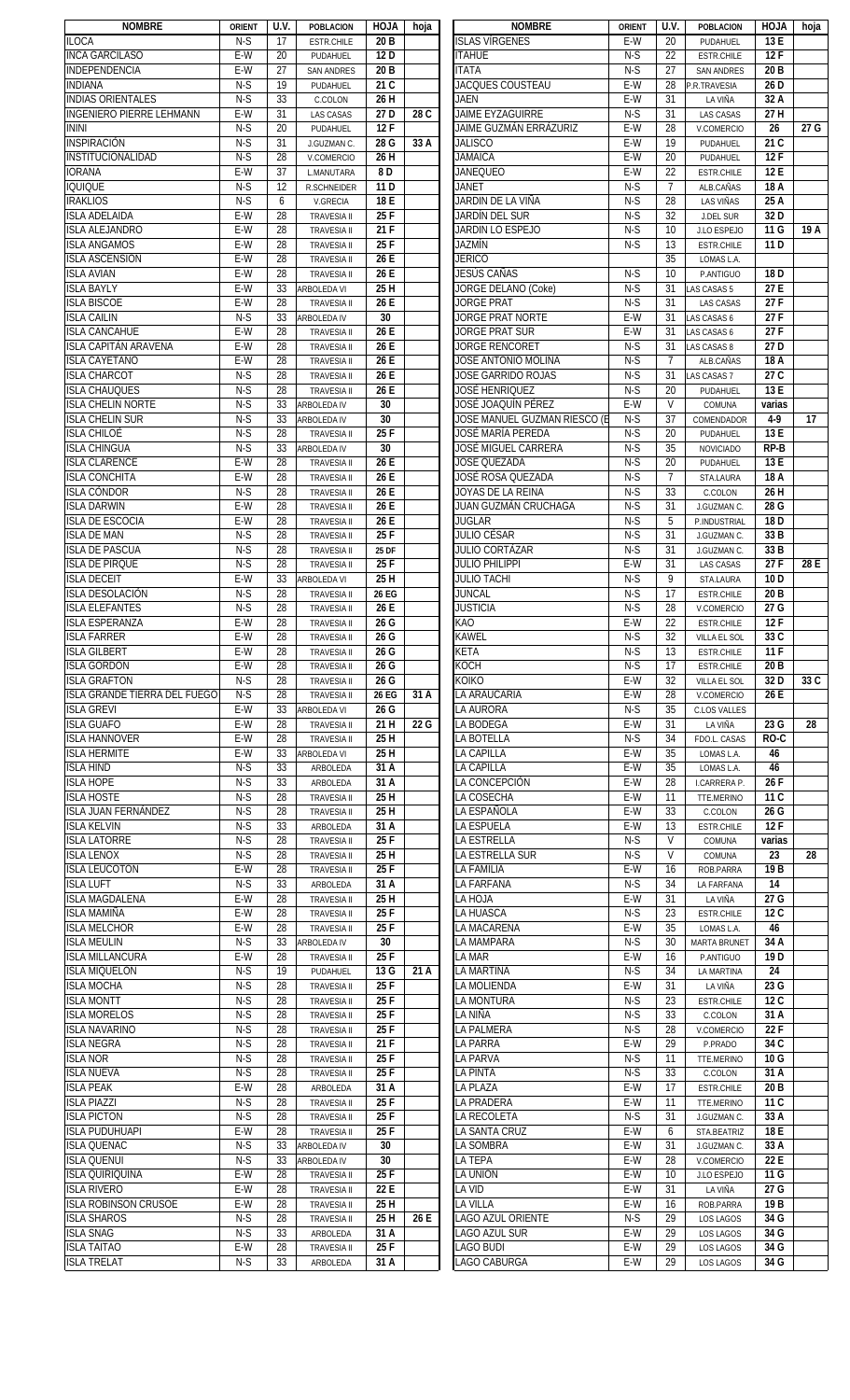| <b>NOMBRE</b>                                   | <b>ORIENT</b> | U.V.            | <b>POBLACION</b>             | <b>HOJA</b>       | hoja | <b>NOMBRE</b>                                | <b>ORIENT</b> | U.V.     | <b>POBLACION</b>       | HOJA                    | hoja  |
|-------------------------------------------------|---------------|-----------------|------------------------------|-------------------|------|----------------------------------------------|---------------|----------|------------------------|-------------------------|-------|
| LAGO CACHORRO                                   | E-W           | 29              | LOS LAGOS                    | 34 G              |      | LAS CANTERAS                                 | E-W           | 15       | LUIS BELTRAN           | 19 C                    |       |
| LAGO CALAFQUEN SUR                              | $N-S$         | 29              | LOS LAGOS                    | 34 E              |      | LAS CARMELITAS                               | $N-S$         | 6        | STA.BEATRIZ            | 18 E                    |       |
| LAGO CHACABUCO                                  | $E-W$         | 29              | LOS LAGOS                    | 34 E              |      | <b>LAS CATAS</b>                             | $N-S$         | 31       | <b>PAJARITOS</b>       | 33 B                    |       |
| LAGO CHAPO                                      | E-W           | 29              |                              | 34 E              |      | <b>LAS CEPAS</b>                             | $E-W$         | 31       |                        | 27G                     |       |
|                                                 |               |                 | LOS LAGOS                    |                   |      |                                              |               |          | LA VIÑA                |                         |       |
| LAGO CHUNGARÁ                                   | E-W           | 29              | LOS LAGOS                    | 34 E              |      | LAS CEPAS                                    | $E-W$         | 28       | JARD.LA VIÑA           | 25 <sub>B</sub>         |       |
| LAGO COCHRANE                                   | E-W           | 29              | LOS LAGOS                    | 33F               | 34 E | LAS CODORNICES                               | $N-S$         | 30       | PAJARITOS              | 34 A                    |       |
| LAGO COLICO                                     | E-W           | 29              | LOS LAGOS                    | 33F               | 34 E | <b>LAS DAGAS</b>                             | $N-S$         | 14       | MONS.LARRAIN           | 19 <sub>B</sub>         |       |
| LAGO GENERAL CARRERA                            | $N-S$         | 29              | LOS LAGOS                    | 34 EG             |      | <b>LAS DALIAS</b>                            | $N-S$         | 35       | <b>C.LOS VALLES</b>    | 37                      |       |
| LAGO HUILLINCO                                  | E-W           | 29              | LOS LAGOS                    | 33F               | 34 E | <b>LAS DIUCAS</b>                            | $N-S$         | 31       | PAJARITOS              | 33 B                    |       |
| <b>LAGO LANALHUE SUR</b>                        | E-W           | 29              |                              | 33F               | 34 E | <b>LAS ENCÍCLICAS</b>                        | $N-S$         | 19       |                        | 21 AC                   |       |
|                                                 |               |                 | LOS LAGOS                    |                   |      |                                              |               |          | PUDAHUEL               |                         |       |
| LAGO LLANQUIHUE SUR                             | E-W           | 29              | LOS LAGOS                    | 30 E              |      | <b>LAS ESPIGAS</b>                           | $N-S$         | 11       | TTE.MERINO             | 11 C                    |       |
| LAGO LLEU-LLEU                                  | E-W           | 29              | LOS LAGOS                    | 33 F              | 34 E | <b>LAS FLECHAS</b>                           | $N-S$         | 14       | MONS.LARRAIN           | 10                      | 16 B  |
| <b>LAGO MAIHUE</b>                              | E-W           | 29              | LOS LAGOS                    | 34 E              |      | LAS GAMELAS                                  | $N-S$         | 31       | LA VIÑA                | 32 A                    |       |
| LAGO NAVARINO                                   | E-W           | 29              | LOS LAGOS                    | 34 E              |      | <b>LAS GARGOLAS</b>                          | $E-W$         | 31       | J.GUZMAN C.            | 28 G                    |       |
| <b>LAGO NELTUME SUR</b>                         | E-W           | 29              | LOS LAGOS                    | 33F               | 34 E | <b>LAS GARZAS</b>                            | $N-S$         | 30       | <b>PAJARITOS</b>       | 28H                     | 33 B  |
|                                                 |               |                 |                              |                   |      |                                              |               |          |                        |                         |       |
| LAGO O HIGGINS                                  | E-W           | 29              | LOS LAGOS                    | 33F               | 34 E | <b>LAS GAVIOTAS</b>                          | $N-S$         | 31       | <b>PAJARITOS</b>       | 28H                     |       |
| LAGO ONTARIO                                    | E-W           | 19              | PUDAHUEL                     | 20 B              | 21 A | LAS GOLONDRINAS                              | $N-S$         | 31       | PAJARITOS              | 33 B                    |       |
| LAGO PALENA                                     | E-W           | 29              | LOS LAGOS                    | 34 C              |      | LAS GRULLAS                                  | $N-S$         | 31       | <b>PAJARITOS</b>       | 28H                     | 33 A  |
| <b>LAGO PANGUIPULLI SUR</b>                     | E-W           | 29              | LOS LAGOS                    | 34 C              |      | <b>LAS HORTENSIAS</b>                        | E-W           | 35       | <b>C.LOS VALLES</b>    | 38                      |       |
| LAGO PIRIHUEICO                                 | E-W           | 29              | LOS LAGOS                    | 34 C              |      | LAS HORTENSIAS NORTE                         | E-W           | 35       | <b>C.LOS VALLES</b>    | 38                      |       |
|                                                 |               |                 |                              |                   |      |                                              |               |          |                        |                         |       |
| LAGO PUYEHUE SUR                                | E-W           | 29              | LOS LAGOS                    | 33 D              | 34 C | LAS HORTENSIAS ORIENTE                       | $N-S$         | 35       | C.LOS VALLES           | 38                      |       |
| LAGO RANCO SUR                                  | E-W           | 29              | LOS LAGOS                    | 33 D              | 34 C | LAS HORTENSIAS PONIENTE                      | $N-S$         | 35       | C.LOS VALLES           | 38                      |       |
| LAGO RIÑIHUE SUR                                | E-W           | 29              | LOS LAGOS                    | 33 D              | 34 C | <b>LAS HUALAS</b>                            | $N-S$         | 31       | <b>PAJARITOS</b>       | 33 B                    |       |
| LAGO RUPANCO SUR                                | E-W           | 29              | <b>LOS LAGOS</b>             | 33 D              | 34 C | <b>LAS LEVADURAS</b>                         | E-W           | 31       | LA VIÑA                | 32 A                    |       |
| LAGO TODOS LOS SANTOS                           | $E-W$         | 29              | LOS LAGOS                    | 34 G              |      | <b>LAS LILAS</b>                             | $N-S$         | 35       | C.LOS VALLES           | $\overline{37}$         | 42    |
| <b>LAGO TRES MARÍAS</b>                         | E-W           | 29              |                              | 33 H              |      | <b>LAS LILAS</b>                             | $N-S$         | 34       | VILLA COUSO            | $RO-C$                  |       |
|                                                 |               |                 | LOS LAGOS                    |                   | 34 G |                                              |               |          |                        |                         |       |
| <b>LAGO VERDE</b>                               | $N-S$         | 29              | LOS LAGOS                    | 30 G              |      | LAS LOICAS                                   | $N-S$         | 31       | <b>PAJARITOS</b>       | 28 H                    |       |
| LAGO VICHUQUÉN                                  | $N-S$         | 29              | LOS LAGOS                    | 34 G              |      | LAS LOICAS ORIENTE                           | $N-S$         | 35       | <b>C.LOS VALLES</b>    | 38                      |       |
| <b>LAGO VILLARRICA SUR</b>                      | $N-S$         | 29              | LOS LAGOS                    | 34 G              |      | LAS LOICAS PONIENTE                          | $N-S$         | 35       | <b>C.LOS VALLES</b>    | 38                      |       |
| LAGO YELCHO                                     | $N-S$         | 29              | LOS LAGOS                    | 34 G              |      | LAS LOICAS NORTE                             | $N-S$         | 35       | <b>C.LOS VALLES</b>    | 39                      |       |
|                                                 |               |                 |                              | 34 C              |      |                                              |               |          |                        |                         |       |
| <b>LAGUNA ABASCAL</b>                           | $N-S$         | 29              | LOS LAGOS                    |                   |      | LAS LOICAS SUR                               | E-W           | 35       | <b>C.LOS VALLES</b>    | 38                      | 39    |
| LAGUNA BARCO                                    | $N-S$         | 29              | LOS LAGOS                    | 34 C              |      | LAS MISIONERAS                               | E-W           | 6        | STA.BEATRIZ            | 17F                     |       |
| LAGUNA BLANCA                                   | $E-W$         | 32              | LOS LAGOS                    | 32 A              |      | LAS PEÑAS                                    | E-W           | 15       | LUIS BELTRAN           | <b>19 AB</b>            |       |
| <b>LAGUNA CAPTREN</b>                           | $N-S$         | 29              | LOS LAGOS                    | 33 D              |      | LAS PERDICES                                 | $N-S$         | 35       | <b>C.LOS VALLES</b>    | 38                      |       |
| <b>LAGUNA CAREN</b>                             | E-W           | 32              | <b>LAGUNA SUR</b>            | 32 A              |      | LAS PERDICES                                 | $N-S$         | 30       | <b>PAJARITOS</b>       | 33 B                    |       |
| LAGUNA CAUQUENES                                | $N-S$         | 32              | <b>LAGUNA SUR</b>            | 32 DE             |      | AS TAGUAS                                    | $N-S$         | 31       | <b>PAJARITOS</b>       | 33 B                    |       |
|                                                 |               |                 |                              |                   |      |                                              |               |          |                        |                         |       |
| LAGUNA CONGUILLIO                               | $N-S$         | 32              | <b>LAGUNA SUR</b>            | 32 A              |      | LAS TAGUAS                                   | $N-S$         | 34       | V.C.ALEGRE             | 03B                     |       |
| <b>LAGUNA DEL DESIERTO</b>                      | E-W           | 32              | <b>LAGUNA SUR</b>            | 32 D              |      | LAS TENCAS                                   | E-W           | 31       | <b>PAJARITOS</b>       | 28 G                    |       |
| <b>LAGUNA DEL INCA</b>                          | $N-S$         | 32              | <b>LAGUNA SUR</b>            | 32 C              |      | <b>LAS TIJERETAS</b>                         | $N-S$         | 31       | <b>PAJARITOS</b>       | 33 B                    |       |
| LAGUNA DEL MAULE                                | E-W           | 29              | LOS LAGOS                    | 34 E              |      | LAS TINAJAS                                  | $N-S$         | 31       | LA VIÑA                | 27 G                    |       |
| LAGUNA EL MAULE                                 | $N-S$         | 32              | <b>LAGUNA SUR</b>            | 32 B              |      | AS TORCAZAS                                  | $N-S$         | 35       | C.LOS VALLES           | 38                      |       |
|                                                 |               |                 |                              |                   |      |                                              |               |          |                        |                         |       |
| <b>LAGUNA EL YESO</b>                           | E-W           | 32              | <b>LAGUNA SUR</b>            | 32 B              |      | LAS TORCAZAS                                 | $N-S$         | 30       | <b>PAJARITOS</b>       | 33 B                    |       |
| <b>LAGUNA GUALLETUÉ</b>                         | $N-S$         | 32              | <b>LAGUNA SUR</b>            | 32 A              |      | <b>LAS TORMENTAS</b>                         | E-W           | 35       | <b>C.LOS VALLES</b>    | $\overline{2}$          |       |
| LAGUNA ICALMA                                   | $E-W$         | 32              | <b>LAGUNA SUR</b>            | 32 B              |      | <b>LAS TORRES</b>                            | $N-S$         | V        | <b>COMUNA</b>          | 29                      |       |
| <b>LAGUNA NEGRA</b>                             | $N-S$         | $\overline{32}$ | <b>LAGUNA SUR</b>            | 32 D              |      | <b>LAS TÓRTOLAS</b>                          | $N-S$         | 30       | <b>PAJARITOS</b>       | 34 A                    |       |
| <b>LAGUNA QUILILO</b>                           | $N-S$         | 32              | <b>LAGUNA SUR</b>            | 32 A              |      | LAS TRANQUERAS                               | $N-S$         | 11       | TTE.MERINO             | 11C                     |       |
| <b>LAGUNA SALADA</b>                            | $N-S$         | 32              | <b>LAGUNA SUR</b>            | 32 A              |      | <b>LAS UVAS</b>                              | $E-W$         | 31       | LA VIÑA                | 27 G                    |       |
|                                                 |               |                 |                              |                   |      |                                              |               |          |                        |                         |       |
| LAGUNA SAN RAFAEL                               | E-W           | 32              | <b>LAGUNA SUR</b>            | 32 A              |      | LAS VIOLETAS NORTE                           | E-W           | 35       | C.LOS VALLES           | 37                      |       |
| <b>LAGUNA SUR</b>                               | E-W           | V               | COMUNA                       | varias            |      | LAS VIOLETAS ORIENTE                         | E-W           | 35       | C.LOS VALLES           | 37                      | 42    |
| <b>LAGUNA VERDE</b>                             | E-W           | 32              | <b>LAGUNA SUR</b>            | 32 DE             |      | LAS VIOLETAS PONIENTE                        | E-W           | 35       | C.LOS VALLES           | 37                      | 42    |
| LAGUNA ZAPALLAR                                 | E-W           | 32              | <b>LAGUNA SUR</b>            | 32 A              |      | LEALTAD                                      | $N-S$         | 28       | V.COMERCIO             | 26 H                    |       |
|                                                 |               |                 |                              | 27 H              |      |                                              |               |          |                        |                         |       |
|                                                 |               |                 |                              |                   |      |                                              |               |          |                        |                         |       |
| LAIREN                                          | E-W           | 31              | LA VIÑA                      |                   |      | LEBRELES                                     | E-W           | 33       | LA ESTRE.SUR           | 30                      | 31 CD |
| LAJA                                            | E-W           | 15              | <b>LUIS BELTRAN</b>          | 19 A              |      | LEBU                                         | $N-S$         | 13       | ESTR.CHILE             | 11F                     |       |
| LALANDE                                         | $N-S$         | 33              | LA ESTRE.SUR                 | 31 D              |      | LEFUN                                        | $N-S$         | 32       | VILLA EL SOL           | 33F                     |       |
| LANALHUE                                        | $N-S$         | 25              | <b>SAN DANIEL</b>            | 10 <sub>B</sub>   |      | LEGISLACIÓN                                  | $N-S$         | 28       | V.COMERCIO             | 27 G                    |       |
| LANCEROS                                        | $E-W$         | 28              | I.CARRERA P.                 | 26F               |      | LEJANÍA                                      | $E-W$         | 31       | J.GUZMAN C.            | 28 G                    |       |
|                                                 |               |                 |                              |                   |      |                                              |               |          |                        |                         |       |
| LANCO                                           | $N-S$         | 22              | ESTR.CHILE                   | 12F               |      | LEÓN ROJO                                    | $E-W$         | 14       | MONS.LARRAIN           | 11G                     |       |
| LARISCA                                         | $N-S$         | 6               | V.GRECIA                     | 18 E              |      | lérida                                       | $N-S$         | 5        | P.INDUSTRIAL           | 19 E                    |       |
| <b>LAS AGUILAS</b>                              | E-W           | 31              | <b>PAJARITOS</b>             | 33 B              |      | LIBERTAD                                     | $N-S$         | 28       | V.COMERCIO             | 26H                     |       |
| LAS ALONDRAS                                    | E-W           | 31              | <b>PAJARITOS</b>             | 28 GH             |      | <b>LIBERTADORES</b>                          | E-W           | 28       | I.CARRERA P.           | 27 E                    |       |
| <b>LAS ANTILLAS</b>                             | E-W           | 20              | PUDAHUEL                     | 12 G              | 13 E | LIBRA ESTERLINA                              | $N-S$         | 2        | S.AMENGUAL             | 27 A                    |       |
| <b>LAS ARENAS</b>                               | $N-S$         | 25              | R.CASTILLO                   | 10 <sub>B</sub>   |      | LICÁN                                        | E-W           | 32       |                        | 33 E                    |       |
|                                                 |               |                 |                              |                   |      |                                              |               |          | VILLA EL SOL           |                         |       |
| <b>LAS ARVEJAS</b>                              | E-W           | 11              | TTE.MERINO                   | 11 E              |      | LIENTUR                                      | $N-S$         | 7        | ALB.CAÑAS              | 18 A                    |       |
| <b>LAS AZALEAS</b>                              | $N-S$         | 35              | C.LOS VALLES                 | 38                |      | limarí                                       | $N-S$         | 17       | ESTR.CHILE             | 17 <sub>D</sub>         |       |
| <b>LAS AZALEAS</b>                              | $N-S$         | 35              | <b>C.LOS VALLES</b>          | 38                |      | LINCE                                        | $N-S$         | 33       | LA ESTRE.SUR           | 31 A                    |       |
|                                                 | $E-W$         | 35              | <b>C.LOS VALLES</b>          | 38                | 42   | LÍNEA                                        | $N-S$         | 26       | P.INDUSTRIAL           | 15H                     | 16 G  |
| LAS AZALEAS ORIENTE                             | $N-S$         | 35              | <b>C.LOS VALLES</b>          | 38                | 42   | LIQUIDAMBAR NORTE                            | $E-W$         | 28       | V.GENEROSO             | 26 A                    |       |
|                                                 |               |                 |                              |                   |      |                                              |               |          |                        |                         |       |
| LAS AZALEAS PONIENTE                            | $N-S$         | 35              | C.LOS VALLES                 | 38                | 42   | LIQUIDAMBAR ORIENTE                          | $N-S$         | 28       | V.GENEROSO             | 26 A                    |       |
| <b>LAS AZALEAS SUR</b>                          | E-W           |                 | <b>C.LOS VALLES</b>          | 42                |      | lira                                         | $N-S$         | 33       | LA ESTRE.SUR           | 31D                     |       |
| <b>LAS AZUCENAS</b>                             | $N-S$         | 35              | <b>C.LOS VALLES</b>          | 43                |      | LIRA ITALIANA                                | $N-S$         | 2        | S.AMENGUAL             | 21 G                    |       |
| <b>LAS AZUCENAS NORTE</b>                       | E-W           | 35              | <b>C.LOS VALLES</b>          | 43                |      | LIRCAY                                       | $N-S$         | 13       | <b>ESTR.CHILE</b>      | 12 E                    |       |
| LAS AZUCENAS ORIENTE                            | $N-S$         | 35              | C.LOS VALLES                 | 43                |      | LITORAL                                      | $N-S$         | 33       | C.COLON                | 22 G                    |       |
|                                                 |               |                 |                              |                   |      |                                              |               |          |                        |                         |       |
| <b>LAS AZUCENAS PONIENTE</b>                    | $N-S$         | 35              | <b>C.LOS VALLES</b>          | 43                |      | LIUCURA                                      | $N-S$         | 32       | VILLA EL SOL           | 33 CD                   |       |
| <b>LAS BANDURRIAS</b>                           | $N-S$         | 30              | <b>PAJARITOS</b>             | 33 B              |      | <b>LLANQUIHUE</b>                            | $N-S$         | 25       | <b>SAN DANIEL</b>      | 10 <sub>B</sub>         |       |
| LAS BARRICAS                                    | $N-S$         | 31              | LA VIÑA                      | $\overline{27}$ G | 32 A | <b>LAY - LLAY</b>                            | $N-S$         | 7        | M.ACEVEDO              | 18 A                    |       |
| <b>LAS BERMUDAS</b>                             | $N-S$         | 28              | <b>OCEANIA</b>               | 21 A              |      | LLIUCO                                       | $N-S$         | 32       | AILLAQUILLEN           | 32 C                    |       |
| <b>LAS BRISAS</b>                               | $E-W$         | 35              | <b>C.LOS VALLES</b>          | 43                |      | LLONGOL                                      | $N-S$         | 32       | EL SOL 4               | 33 C                    |       |
|                                                 |               |                 |                              |                   |      |                                              |               |          |                        |                         |       |
|                                                 | E-W           | 14              | MONS.LARRAIN                 | 11 H              |      | LLONGOL                                      | $N-S$         | 32       | EL SOL 8               | 33F                     |       |
| <b>LAS CAMELIAS</b>                             | E-W           | 35              | C.LOS VALLES                 | 38                |      | O AGUIRRE NORTE                              | $N-S$         | 35       | LO AGUIRRE             | 35                      | RP-D  |
| <b>LAS CAMELIAS</b>                             | $N-S$         | 35              | C.LOS VALLES                 | 42                |      | o aguirre sur.                               | $N-S$         | 35       | LO AGUIRRE             | 35                      | RP-D  |
| <b>LAS CADENAS</b><br><b>LAS CAMELIAS</b>       | $N-S$         | 35              | C.LOS VALLES                 | 38                |      | O AZOLA                                      | E-W           | 11       | J.LO ESPEJO            | 10H                     | 11 G  |
| <b>LAS CAMELIAS NORTE</b>                       | $N-S$         | 35              | C.LOS VALLES                 |                   |      | LO AZOLA ORIENTE                             | $N-S$         | 11       | <b>MIRASOL</b>         | 10G                     |       |
|                                                 |               |                 |                              |                   |      |                                              |               | 11       |                        |                         |       |
| LAS AZALEAS NORTE<br>LAS CAMELIAS ORIENTE       | $N-S$         | 35              | C.LOS VALLES                 |                   |      | O AZOLA PONIENTE                             | $N-S$         |          | <b>MIRASOL</b>         | 10 G                    |       |
| LAS CAMELIAS ORIENTE<br><b>LAS CAMELIAS SUR</b> | $N-S$<br>E-W  | 35<br>35        | C.LOS VALLES<br>C.LOS VALLES | 38<br>38          |      | LO CASTILLO<br>LO CASTLLO (Víctor Dgo.Silva) | E-W<br>$N-S$  | 24<br>24 | SANTA CRUZ<br>ALBORADA | 11 A<br>11 <sub>B</sub> |       |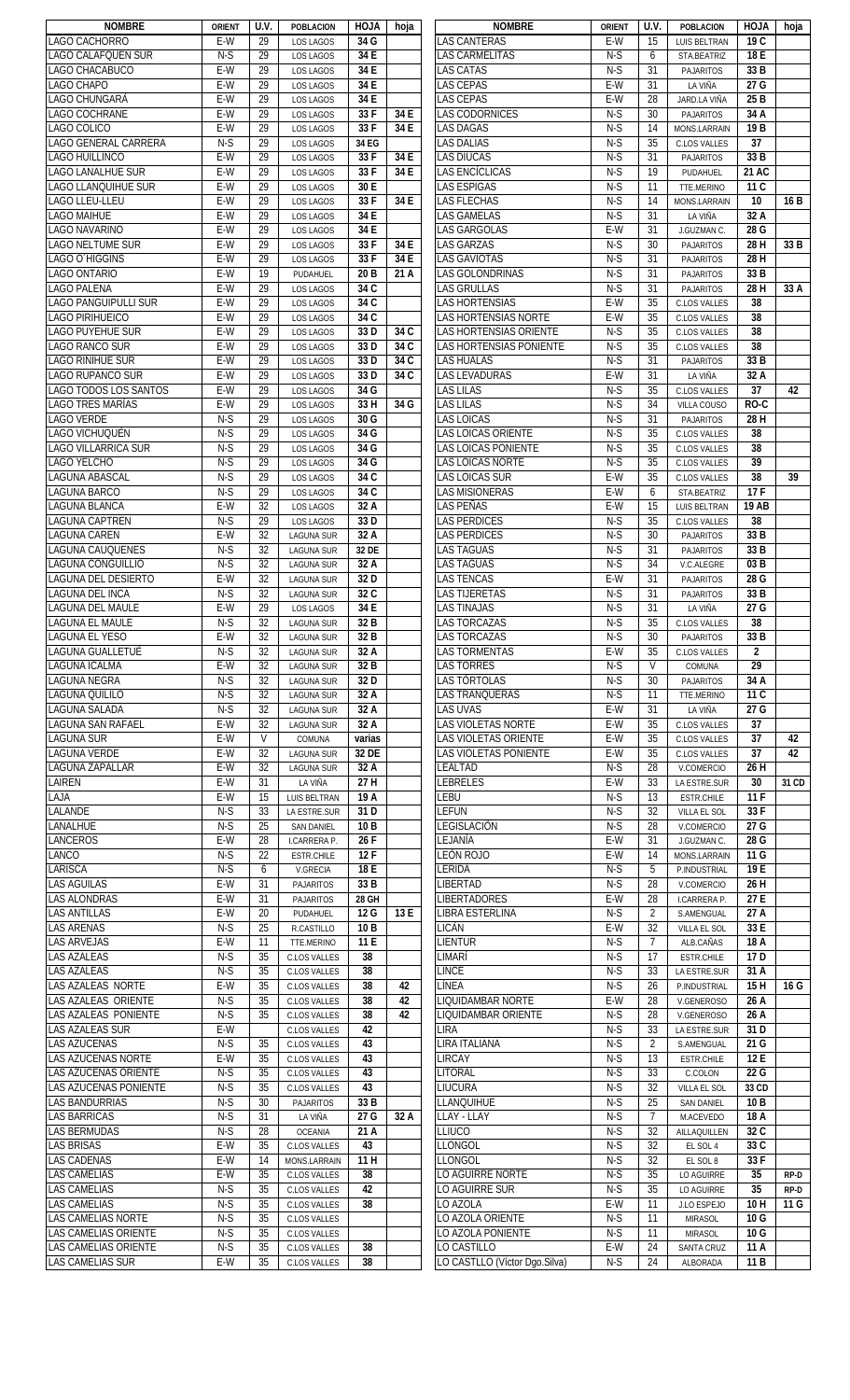| <b>NOMBRE</b>                | <b>ORIENT</b> | U.V.          | <b>POBLACION</b>    | <b>HOJA</b>       | hoja | <b>NOMBRE</b>                | <b>ORIENT</b> | U.V.         | <b>POBLACION</b>    | <b>HOJA</b>     | hoja  |
|------------------------------|---------------|---------------|---------------------|-------------------|------|------------------------------|---------------|--------------|---------------------|-----------------|-------|
| <b>LO ECHEVERS</b>           | E-W           | <sub>OC</sub> | QUILICURA           | RO-B              |      | <b>LOS PEHUENCHES</b>        | N-S           | 26           | P.INDUSTRIAL        | 19H             |       |
| LO PRADO ABAJO               | E-W           | 37            | ENEA                | 9 D               |      | LOS PELÍCANOS                | $N-S$         | 31           | PAJARITOS II        | 28 H            |       |
| LOA                          | $E-W$         | 27            | <b>SAN ANDRES</b>   | 20 <sub>B</sub>   |      | LOS PELÍCANOS                | $N-S$         | 30           | PAJARITOS I         | 34 A            |       |
| <b>LOLEN</b>                 | $N-S$         | 32            | VILLA EL SOL        | 29F               |      | LOS PEQUENES                 | $E-W$         | 31           | <b>PAJARITOS</b>    | 33 B            |       |
|                              |               |               |                     |                   |      |                              |               |              |                     |                 |       |
| <b>LONCO</b>                 | $N-S$         | 32            | VILLA EL SOL        | 33 D              |      | LOS PERALES                  | $E-W$         | 34           | CPO.ALEGRE          | RO-A            |       |
| <b>LOS ALACALUFES</b>        | E-W           | 26            | P.INDUSTRIAL        | 19 G              |      | LOS PESCADORES               | $N-S$         | 31           | J.GUZMAN C.         | 33 A            |       |
| <b>LOS ALAMOS</b>            | E-W           | 29            | P.PRADO             | 34 C              |      | <b>LOS PETRELES</b>          | $N-S$         | 31           | PAJARITOS           | 28 H            |       |
| <b>LOS ALFILES</b>           | $N-S$         | 14            | MONS.LARRAIN        | 11 H              |      | LOS PICAFLORES               | $N-S$         | 31           | PAJARITOS           | 33 B            |       |
| <b>LOS AMIGOS</b>            | E-W           | 16            | ROB.PARRA           | 19 B              |      | LOS PICUNCHES                | E-W           | 26           | P.INDUSTRIAL        | 19H             |       |
| <b>LOS ANGELES</b>           | $N-S$         | 23            |                     | 12 A              |      | <b>LOS PIDENES</b>           | $N-S$         | 30           |                     | 29              | 34 A  |
|                              |               |               | EL ARENAL           |                   |      |                              |               |              | PAJARITOS           |                 |       |
| <b>LOS ARAUCANOS</b>         | E-W           | 26            | P.INDUSTRIAL        | 19 G              |      | <b>LOS PILPILENES</b>        | E-W           | 31           | PAJARITOS           | 28 G            |       |
| <b>LOS ARQUEROS</b>          | E-W           | 14            | MONS.LARRAIN        | 19 B              |      | LOS PINGÜINOS                | $N-S$         | 31           | PAJARITOS           | 28 H            |       |
| LOS ATACAMEÑOS               | $N-S$         | 26            | P.INDUSTRIAL        | 16 G              |      | LOS PINOS                    | $N-S$         | 28           | V.COMERCIO          | 26 E            |       |
| <b>LOS BAILARINES</b>        | $E-W$         | 31            | PAJARITOS           | 33 B              |      | <b>LOS PLATEROS</b>          | $N-S$         | 31           | PAJARITOS           | 24 H            |       |
| <b>LOS BLASONES</b>          | $N-S$         | 14            | MONS.LARRAIN        | 19 <sub>B</sub>   |      | <b>LOS PORTONES</b>          | $E-W$         | 34           | V.C.ALEGRE          | 45              |       |
|                              |               |               |                     |                   |      |                              |               |              |                     |                 |       |
| <b>LOS BOTEROS</b>           | $N-S$         | 31            | J.GUZMAN C.         | 33 A              |      | LOS POYAS                    | $N-S$         | 26           | P.INDUSTRIAL        | 19H             |       |
| <b>LOS CAIQUENES</b>         | $N-S$         | 31            | PAJARITOS           | 33 B              |      | LOS PRÍNCIPES                | E-W           | 30           | <b>VILLA REAL</b>   | 34 B            |       |
| <b>LOS CANARIOS</b>          | $N-S$         | 30            | PAJARITOS           | 33 B              |      | LOS QUELTEHUES               | E-W           | 29           | P.PRADO             | 34F             |       |
| <b>LOS CARPINTEROS</b>       | E-W           | 31            | PAJARITOS           | 28 H              |      | LOS QUELTEHUES               | E-W           | 31           | PAJARITOS           | 28 H            |       |
| LOS CASTAÑOS                 | $N-S$         | 28            | V.COMERCIO          | 26 E              |      | <b>LOS RODODENDROS</b>       | $N-S$         | 35           | <b>C.LOS VALLES</b> |                 |       |
|                              |               |               |                     |                   |      | LOS RODODENDROS NORTE        |               |              |                     |                 |       |
| <b>LOS CERCOS</b>            | $N-S$         | 11            | TTE.MERINO          | 11 E              |      |                              | E-W           | 35           | <b>C.LOS VALLES</b> | 37              |       |
| <b>LOS CEREZOS</b>           | $N-S$         | 28            | V.COMERCIO          | 26F               |      | LOS RODODENDROS ORIENTE      | $N-S$         | 35           | <b>C.LOS VALLES</b> | 37              |       |
| <b>LOS CERNÍCALOS</b>        | $N-S$         | 30            | <b>PAJARITOS</b>    | $\overline{29}$   | 34 A | LOS RODODENDROS ORIENTE      | $N-S$         | 35           | <b>C.LOS VALLES</b> |                 |       |
| <b>LOS CHANGOS</b>           | $N-S$         | 26            | P.INDUSTRIAL        | 19G               |      | LOS RODODENDROS PONIENTE     | $N-S$         | 35           | <b>C.LOS VALLES</b> | 37              |       |
| <b>LOS CHERCANES</b>         | $N-S$         | 30            | <b>PAJARITOS</b>    | 34A               |      | LOS RODODENDROS SUR          | $E-W$         | 35           | C.LOS VALLES        |                 |       |
| LOS CHINCOLES                | $N-S$         |               | <b>PAJARITOS</b>    | $\overline{28}$ G |      | <b>LOS ROQUES</b>            | $E-W$         | 20           |                     | 13 E            |       |
|                              |               | 31            |                     |                   |      |                              |               |              | PUDAHUEL            |                 |       |
| <b>LOS CHIQUILLANES</b>      | $N-S$         | 26            | P.INDUSTRIAL        | 19 G              |      | LOS RUISEÑORES               | $N-S$         | 30           | PAJARITOS           | 29              | 34 A  |
| <b>LOS CHIRIGÜES</b>         | $N-S$         | 31            | <b>PAJARITOS</b>    | 33 B              |      | LOS SACRAMENTINOS            | E-W           | 6            | STA.BEATRIZ         | 18 E            |       |
| <b>LOS CHONOS</b>            | E-W           | 26            | P.INDUSTRIAL        | 19H               |      | LOS SALESIANOS               | E-W           | 6            | STA.BEATRIZ         | 18 E            |       |
| <b>LOS CIRUELOS</b>          | $N-S$         | 11            | TTE.MERINO          | 11C               |      | LOS SARMIENTOS               | $N-S$         | 28           | <b>LAS VIÑAS</b>    | 25 B            |       |
| <b>LOS CISNES</b>            | $N-S$         | 30            |                     | 28 H              | 33 B | LOS SILOS                    | E-W           | 34           |                     | RO-A            |       |
|                              |               |               | <b>PAJARITOS</b>    |                   |      |                              |               |              | CPO.ALEGRE          |                 |       |
| <b>LOS CLARETIANOS</b>       | E-W           | 6             | STA.BEATRIZ         | 18 G              |      | LOS SILOS                    | E-W           | 11           | TTE.MERINO          | 11 E            |       |
| <b>LOS COLIBRÍES</b>         | $N-S$         | 30            | PAJARITOS           | 28 H              | 33 B | <b>LOS TAINOS</b>            | $E-W$         | 20           | PUDAHUEL            | 13 E            |       |
| LOS COMETOCINOS              | $N-S$         | 31            | <b>PAJARITOS</b>    | 33 B              |      | <b>LOS TEHUELCHES</b>        | $N-S$         | 26           | P.INDUSTRIAL        | 19H             |       |
| <b>LOS CONDES</b>            | E-W           | 30            | <b>VILLA REAL</b>   | 34 B              |      | <b>LOS TILOS</b>             | $E-W$         | 15           | <b>LUIS BELTRAN</b> | 19 A            |       |
| <b>LOS CÓNDORES</b>          | $N-S$         | 30            | <b>PAJARITOS</b>    | 34 A              |      | <b>LOS TIUQUES</b>           | $E-W$         | 31           | PAJARITOS           | 33 B            |       |
|                              |               |               |                     |                   |      |                              |               |              |                     |                 |       |
| <b>LOS CÓNDORES</b>          | $N-S$         | 27            | <b>SAN ANDRES</b>   | 13 E              |      | LOS TORDOS                   | $N-S$         | 31           | PAJARITOS           | 33 B            |       |
| <b>LOS CORMORANES</b>        | $N-S$         | 30            | PAJARITOS           | 34 A              |      | <b>LOS TRAROS</b>            | E-W           | 31           | PAJARITOS           | 33 B            |       |
| <b>LOS CUNCOS</b>            | E-W           | 26            | P.INDUSTRIAL        | 19H               |      | LOS TRICAHUES                | $N-S$         | 30           | PAJARITOS           | 29              | 34 A  |
| <b>LOS DAMASCOS</b>          | $N-S$         | 11            | TTE.MERINO          | 11 C              |      | LOS TRILES                   | $N-S$         | 30           | PAJARITOS           | 34 A            |       |
| <b>LOS DARDOS</b>            | $N-S$         | 14            | MONS.LARRAIN        | 19 B              |      | <b>LOS TUCANES</b>           | $N-S$         | 31           | PAJARITOS           | 28 H            |       |
| <b>LOS DIAGUITAS</b>         | $N-S$         | 26            |                     | 19 G              |      | LOS TULIPEROS NORTE          | E-W           | 28           |                     | 26 A            |       |
|                              |               |               | P.INDUSTRIAL        |                   |      |                              |               |              | V.GENEROSO          |                 |       |
| <b>LOS DUQUES</b>            | E-W           | 30            | <b>VILLA REAL</b>   | 34 B              |      | LOS TULIPEROS ORIENTE        | $N-S$         | 28           | V.GENEROSO          | 25 A            |       |
| <b>LOS EDILES</b>            | $N-S$         | 1             | S.AMENGUAL          | 18-24             |      | LOS TULIPEROS PONIENTE       | $N-S$         | 28           | V.GENEROSO          | 25 B            |       |
| <b>LOS ENCINOS NORTE</b>     | $E-W$         | 28            | V.GENEROSO          | 25 B              |      | <b>LOS TULIPEROS SUR</b>     | $E-W$         | 28           | V.GENEROSO          | 25 B            | 26 A  |
| <b>LOS ENCINOS ORIENTE</b>   | $N-S$         | 28            | V.GENEROSO          | 25 <sub>B</sub>   |      | LOS UNIVERSITARIOS           | $E-W$         | 31           | J.GUZMAN C.         | 32 B            |       |
| <b>LOS ENCINOS PONIENTE</b>  | $N-S$         | 28            | V.GENEROSO          | 25 B              |      | <b>LOS VALLES</b>            | $N-S$         | 35           | <b>C.LOS VALLES</b> | 38              |       |
|                              |               |               |                     |                   |      |                              |               |              |                     |                 |       |
| <b>LOS ENCINOS SUR</b>       | E-W           | 28            | V.GENEROSO          | 25 B              |      | LOS VECINOS                  | E-W           | 16           | ROB.PARRA           | 19 B            |       |
| <b>LOS ESCRIBANOS</b>        | E-W           | 14            | MONS.LARRAIN        | 19 B              |      | <b>LOS VIENTOS</b>           | E-W           | 35           | <b>C.LOS VALLES</b> | 38              |       |
| <b>LOS ESCUDEROS</b>         | $N-S$         | 14            | MONS.LARRAIN        | 19 B              |      | los viñedos                  | E-W           | 29           | P.PRADO             | 34 D            |       |
| <b>LOS ESPINOS</b>           | $N-S$         | 11            | TTE.MERINO          | 11 C              |      | los viñedos                  | $N-S$         | 28           | <b>LAS VIÑAS</b>    | 25 A            |       |
| LOS FIO - FIO                | $N-S$         | 31            | PAJARITOS           | 33 B              |      | LOS YAGANES                  | $N-S$         | 26           | P.INDUSTRIAL        | 16 G            |       |
| <b>LOS FLAMENCOS</b>         | $N-S$         | 31            | PAJARITOS           | 28 H              | 33 B | <b>LOS YALES</b>             | $N-S$         | 31           | PAJARITOS           | 28 G            |       |
|                              | $N-S$         |               |                     |                   |      | <b>LOS ZORZALES</b>          |               |              |                     |                 |       |
| <b>LOS FRAILECILLOS</b>      |               | 30            | <b>PAJARITOS</b>    | 28 H              | 34 A |                              | $N-S$         | 30           | <b>PAJARITOS</b>    | 29              |       |
| <b>LOS FRANCISCANOS</b>      | $E - W N - S$ | 6             | STA.BEATRIZ         | 17F               |      | LUCERO                       | E-W           | 5            | V.UNIVERSO          | 18 <sub>D</sub> | 19F   |
| <b>LOS GAITEROS</b>          | E-W           | 14            | MONS.LARRAIN        | 19 B              |      | LUIS ALBERTO ACEVEDO         | $E-W$         | 27           | <b>SAN ANDRES</b>   | 12H             |       |
| <b>LOS GORRIONES</b>         | $N-S$         | 31            | PAJARITOS           | 33 B              |      | LUIS ALBERTO SÁNCHEZ         | E-W           | 27           | <b>SAN ANDRES</b>   | 12H             | 13 G  |
| <b>LOS HALCONES</b>          | E-W           | 14            | MONS.LARRAIN        | 11 G              |      | LUIS BELTRÁN                 | $N-S$         | $\mathsf{V}$ | <b>LUIS BELTRAN</b> | 11 G            | 19 CE |
| <b>LOS HALCONES</b>          | E-W           |               |                     | 33 A              |      | LUIS CAAMAÑO                 | $N-S$         | 19           |                     | 13 E            | 21 C  |
|                              |               | 30            | PAJARITOS           |                   |      |                              |               |              | PUDAHUEL            |                 |       |
| <b>LOS HORNOS</b>            | $N-S$         | 34            | V.C.ALEGRE          | 45                |      | <b>LUIS CRUZ MARTINEZ</b>    | E-W           | 35           | <b>NOVICIADO</b>    | RP-B            |       |
| <b>LOS HUERTOS</b>           | E-W           | 29            | P.PRADO             | 34 F              |      | LUIS GALDÁMEZ                | $N-S$         | 24           | PAULO VI            | 10 <sub>D</sub> |       |
| <b>LOS HUILLICHES</b>        | E-W           | 26            | P.INDUSTRIAL        | 26 B              |      | LUIS OMAR PAGE               | E-W           | 27           | <b>SAN ANDRES</b>   | 12H             |       |
| <b>LOS JESUITAS</b>          | E-W           | 6             | STA.BEATRIZ         | 17F               | 18 E | LUIS PEÑA GUZMAN             | $N-S$         | 31           | LAS CASAS 5         | 27F             |       |
| <b>LOS JILGUEROS</b>         | $N-S$         | 31            | PAJARITOS           | 28 H              |      | <b>LUISETTE</b>              | $N-S$         | 23           | YUGOSLAVIA          | 12 <sub>D</sub> |       |
| LOS JÓNICOS                  | $N-S$         | 6             | V.GRECIA            | 18 F              |      | LUISIANA                     | $N-S$         | 19           | PUDAHUEL            | 20 D            |       |
|                              |               |               |                     |                   |      |                              |               |              |                     |                 |       |
| <b>LOS JUNCOS</b>            | $N-S$         | 34            | V.C.ALEGRE          | 45                |      | <b>LUNA</b>                  | $N-S$         | 5            | V.UNIVERSO          | 19F             |       |
| <b>LOS LIBERTADORES</b>      | E-W           | 29            | P.PRADO             | 34 F              |      | LUYTEN                       | $N-S$         | 33           | LA ESTRE.SUR        | 31 D            |       |
|                              | $N-S$         | 37            | <b>ENEA</b>         |                   |      | MACHALÍ                      | $N-S$         | 13           | <b>ESTR.CHILE</b>   | 12 C            |       |
| <b>LOS MAITENES PONIENTE</b> | $N-S$         | 37            | <b>ENEA</b>         | <b>RO-D</b>       |      | MACHU-PICHU                  | $N-S$         | 15           | <b>LUIS BELTRAN</b> | 19 <sub>B</sub> |       |
| <b>LOS MALTAS</b>            | E-W           | 26            | P.INDUSTRIAL        | 19 G              |      | <b>MAGALLANES Ex Serrano</b> | E-W           | 27           | <b>SAN ANDRES</b>   | 20 D            |       |
|                              |               |               |                     |                   |      |                              |               |              |                     |                 |       |
| <b>LOS MANUTARAS</b>         | $N-S$         | 31            | <b>PAJARITOS</b>    | 28 H              |      | MAGNOLIOS                    | $N-S$         | 35           | <b>C.LOS VALLES</b> | 42              |       |
| <b>LOS MAPUCHES</b>          | E-W           | 26            | P.INDUSTRIAL        | 19 G              |      | <b>MAGNOLIOS NORTE</b>       | E-W           | 35           | C.LOS VALLES        | 42              |       |
| <b>LOS MARES</b>             | E-W           | V             | COMUNA              | varias            |      | <b>MAGNOLIOS ORIENTE</b>     | $N-S$         | 35           | <b>C.LOS VALLES</b> | 42              |       |
| <b>LOS MILITARES</b>         | E-W           | 28            | <b>I.CARRERA P.</b> | 26 F              |      | <b>MAGNOLIOS PONIENTE</b>    | $N-S$         | 35           | <b>C.LOS VALLES</b> | 42              |       |
| <b>LOS MIRLOS</b>            | $N-S$         | 30            | PAJARITOS           | 29                | 34 A | <b>MAGNOLIOS SUR</b>         | $E-W$         | 35           | <b>C.LOS VALLES</b> | 42              |       |
|                              |               |               |                     |                   |      |                              |               |              |                     |                 |       |
| <b>LOS MONTES</b>            | $N-S$         | 11            | TTE.MERINO          | 11 E              |      | MAIPÚ                        | $N-S$         | 28           | <b>I.CARRERA P.</b> | 26F             |       |
| <b>LOS ÑANDÚES</b>           | $N-S$         | 30            | PAJARITOS           | 29                | 34 A | <b>MAITENCO</b>              | $N-S$         | 32           | VILLA EL SOL        | 33 E            |       |
| <b>LOS NÁUFRAGOS</b>         | $N-S$         | 31            | J.GUZMAN C.         | 33 A              |      | <b>MAKARSKA</b>              | $N-S$         | 23           | YUGOSLAVIA          | 12 <sub>D</sub> |       |
| <b>LOS NAVEGANTES</b>        | E-W           | 33            | C.COLON             | 31 A              |      | Malal                        | $N-S$         | 32           | <b>VILLA EL SOL</b> | 33 C            |       |
| <b>LOS NIDOS</b>             | E-W           | 29            | P.PRADO             | 34 F              |      | MALALHUE                     | $N-S$         | 32           | VILLA EL SOL        | 33 E            |       |
| <b>LOS NIÑOS</b>             | $N-S$         |               |                     | 19 <sub>B</sub>   |      | <b>MALEN</b>                 | $N-S$         |              |                     | 33 C            |       |
|                              |               | 16            | ROB.PARRA           |                   |      |                              |               | 32           | VILLA EL SOL        |                 |       |
| <b>LOS ONAS</b>              | $N-S$         | 26            | P.INDUSTRIAL        | 19H               |      | MALLOCO                      | $N-S$         | 13           | ESTR.CHILE          | 11F             |       |
| <b>LOS PAJARITOS</b>         | $N-S$         | 29            | P.PRADO             | 34 CE             |      | MANAGUA                      | E-W           | 20           | PUDAHUEL            | 13 G            |       |
| <b>LOS PAPAGAYOS</b>         | E-W           | 31            | PAJARITOS           | 28 H              |      | MANITOBA                     | E-W           | 19           | PUDAHUEL            | 21 C            |       |
| <b>LOS PARRONALES</b>        | E-W           | 28            | <b>LAS VIÑAS</b>    | 25 B              |      | MANSO DE VELASCO.            | E-W           | 29           | V.DORADO            | 34 D            |       |
|                              |               |               |                     |                   |      |                              |               |              |                     |                 |       |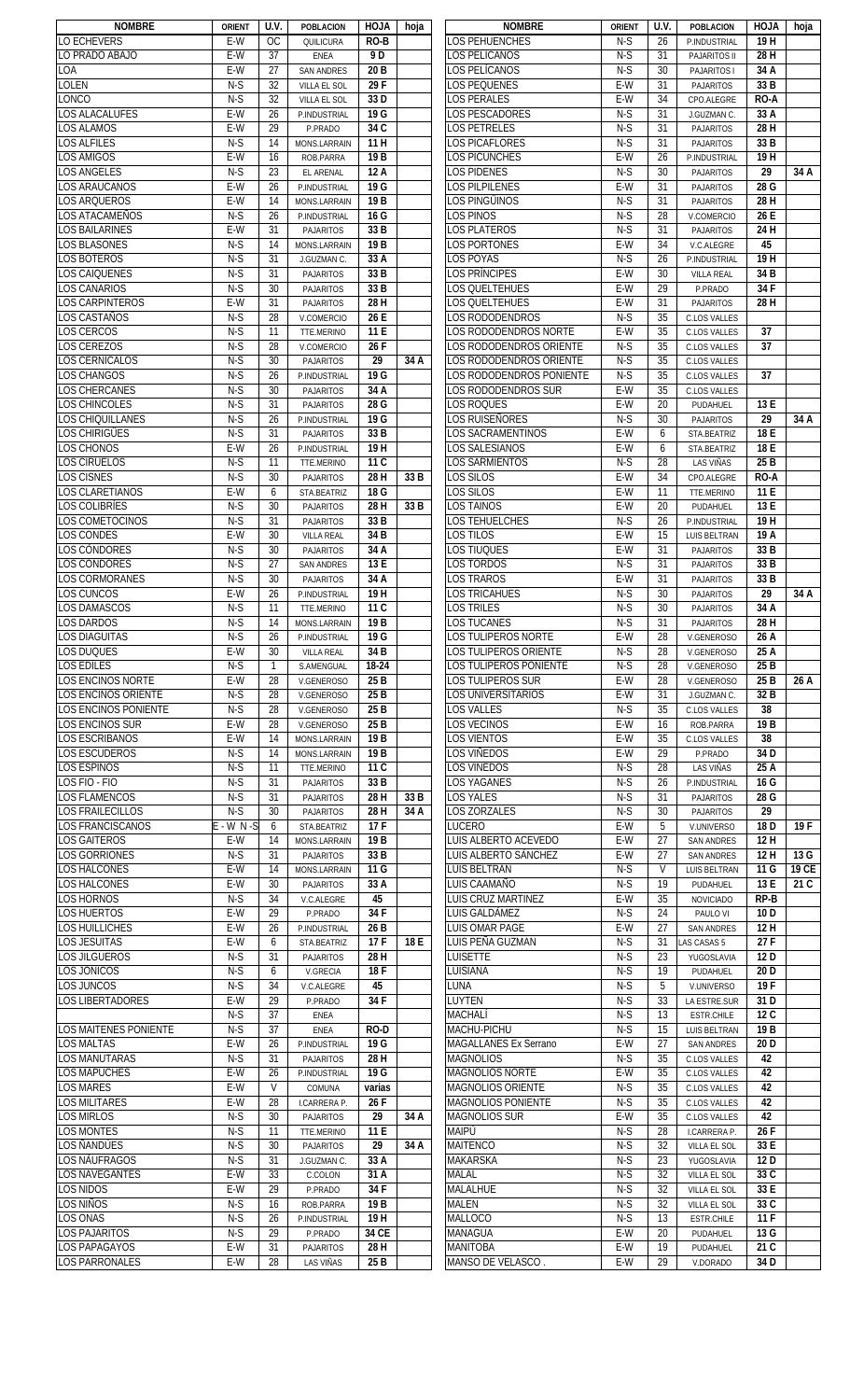| <b>NOMBRE</b>                            | <b>ORIENT</b> | U.V.            | <b>POBLACION</b>          | <b>HOJA</b>     | hoja            | <b>NOMBRE</b>                    | <b>ORIENT</b> | U.V.           | <b>POBLACION</b>                   | <b>HOJA</b>     | hoja |
|------------------------------------------|---------------|-----------------|---------------------------|-----------------|-----------------|----------------------------------|---------------|----------------|------------------------------------|-----------------|------|
| PASAJE <sub>3</sub>                      | E-W           | 12              | CALAMA                    | 11 F            |                 | PUERTO PORVENIR                  | N-S           | 31             | <b>LOS PUERTOS</b>                 | 32 B            |      |
| PASAJE <sub>3</sub>                      | $E-W$         | 10              | <b>OHIGGINS</b>           | 16 A            |                 | <b>PUERTO PRAT</b>               | $E-W$         | 32             | <b>LOS PUERTOS</b>                 | 32 F            |      |
| PASAJE <sub>3</sub>                      | $N-S$         | 8               | P.A.HURTADO               | 9A              |                 | <b>PUERTO PRÍNCIPE</b>           | $E-W$         | 21             | PUDAHUEL                           | 13 C            |      |
| PASAJE 4 - ISLA EVONT                    | $E-W$         | 33              | ARBOLEDA VII              | 26              |                 | PUERTO PUYUHUAPI                 | $N-S$         | 32             | <b>LOS PUERTOS</b>                 | 32D             |      |
| PASAJE 4                                 | $E-W$         | 10              | <b>OHIGGINS</b>           | 19 A            |                 | PUERTO RAÚL RAMÍREZ              | $E-W$         | 32             | <b>LOS PUERTOS</b>                 | 33 C            |      |
| PASAJE 5 - ISLA OWEN                     | E-W           | 33              | ARBOLEDA VII              | 26              |                 | PUERTO RETTIG                    | E-W           | 32             | <b>LOS PUERTOS</b>                 | 33 C            |      |
| PASAJE 5                                 | $N-S$         | 10              | <b>OHIGGINS</b>           | 19A             |                 | PUERTO RICO                      | E-W           | 19             | PUDAHUEL                           | 12H             | 13 G |
| PASAJE 6                                 | $N-S$         | 10              | <b>OHIGGINS</b>           | 19A             |                 | PUERTO RÍO TRANQUILO             | $N-S$         | 32             | <b>LOS PUERTOS</b>                 | 32F             | 33 E |
| PASAJE 8                                 | E-W           | 25              | STA.CORINA                | 10 <sub>B</sub> |                 | PUERTO SAAVEDRA                  | $N-S$         | 32             | <b>LOS PUERTOS</b>                 | 32 DF           |      |
| PASAJE 9                                 | E-W           | 25              | STA.CORINA                | 10 <sub>B</sub> |                 | PUERTO SAN ANTONIO               | $N-S$         | 31             | <b>LOS PUERTOS</b>                 | 32 B            |      |
| <b>PATMOS</b>                            | $N-S$         | 35              | LOMAS L.A.                | 46              |                 | PUERTO SAN VICENTE               | $N-S$         | 31             | <b>LOS PUERTOS</b>                 | 27 H            |      |
| <b>PATRICIO EDWARDS</b>                  | $N-S$         | $\overline{7}$  | <b>STA.TERESITA</b>       | 10              |                 | PUERTO SÁNCHEZ                   | $E-W$         | 32             | <b>LOS PUERTOS</b>                 | 32 <sub>D</sub> | 33 E |
| PEDRO DE VALDIVIA                        | $N-S$         | 19              | <b>SAN ANDRES</b>         | 13 G            |                 | PUERTO SANTIAGO                  | $N-S$         | 34             | PTO.STGO                           | 23              |      |
| PEDRO JORQUERA                           | $N-S$         | $\overline{34}$ | PTO.STGO                  | 23              |                 | PUERTO SANTO DOMINGO             | E-W           | 32             | LOS PUERTOS                        | 32F             |      |
| PEHE KOE                                 | $N-S$         | 37              | L.MANUTARA                | 9F              |                 | <b>PUERTO TALTAL</b>             | $N-S$         | 31             | <b>LOS PUERTOS</b>                 | 28 <sub>B</sub> |      |
| PELEQUÉN                                 | $N-S$         | 11              | TTE.MERINO                | 11 E            |                 | PUERTO TOCOPILLA                 | E-W           | 31             | <b>LOS PUERTOS</b>                 | 27H             |      |
| PENINSULA CLOVE                          | $N-S$         | 33              | ARBOLEDA VI               | 25 H            |                 | PUERTO TOLEDO                    | $N-S$         | 32             | <b>LOS PUERTOS</b>                 | 33 E            |      |
| <b>PEÑUELAS</b>                          | E-W           | 25              | STA.CORINA                | 5               | 10 <sub>B</sub> | PUERTO TORO                      | E-W           | 32             | LOS PUERTOS                        | 33 E            |      |
| <b>PERALES</b>                           | $N-S$         | 11              | TTE.MERINO                | 11 C            |                 | PUERTO VALPARAÍSO                | $N-S$         | 31             | <b>LOS PUERTOS</b>                 | 27 H            | 32 B |
| PÉREZ SALINAS                            | E-W           | 25              | P.SALINAS                 | 11 A            |                 | <b>PUERTO VARAS</b>              | E-W           | 32             | <b>LOS PUERTOS</b>                 | 32 F            |      |
| <b>PERSEO</b>                            | E-W           | 33              | LA ESTRE.SUR              | 31 C            |                 | PUERTO VESPUCIO                  | E-W           | 34             | PTO.STGO                           | 16              | 23   |
| PERÚ                                     | $N-S$         | 31              | J.GUZMAN C.               | 28 G            |                 | PUERTO WILLIAMS                  | E-W           | 32             | LOS PUERTOS                        | 32 F            |      |
| PESETA ESPAÑOLA                          | $N-S$         | $\mathbf{1}$    | S.AMENGUAL                | 28 A            |                 | PUERTO YARTOU                    | $E-W$         | 32             | <b>LOS PUERTOS</b>                 | 32 F            |      |
| <b>PETORCA</b>                           | $N-S$         | 15              | LUIS BELTRAN              | 19 <sub>B</sub> |                 | <b>PUESCO</b>                    | $N-S$         | 32             | EL SOL 2                           | 33 E            |      |
| PIEDRA CALLADA                           | $E-W$         | 30              | <b>MARTA BRUNET</b>       | 34 A            |                 | <b>PUYEHUE</b>                   | $N-S$         | 25             | <b>SAN DANIEL</b>                  | 10 <sub>B</sub> |      |
| <b>PILCOMAYO</b>                         | $E-W$         | $\overline{27}$ | <b>SAN ANDRES</b>         | 20 <sub>B</sub> |                 | QUEBEC                           | $E-W$         | 19             | PUDAHUEL                           | 21 A            |      |
| PILLÁN                                   | $N-S$         | 27              | <b>SAN ANDRES</b>         | 13 E            |                 | QUECHU                           | E-W           | 32             | VILLA EL SOL                       | 33 F            |      |
| PINGO - PINGO                            | E-W           | $\overline{7}$  | M.ACEVEDO                 | 18 <sub>B</sub> |                 | QUERENCIA                        | $N-S$         | 15             | LUIS BELTRAN                       | 19 <sub>B</sub> |      |
| <b>PISAGUA</b>                           | $N-S$         | 28              | I.CARRERA P.              | 26F             |                 | Quila                            | $N-S$         | 32             | EL SOL 10                          | 33D             |      |
| <b>PITÁGORAS</b>                         | $N-S$         | 31              | J.GUZMAN C.               | 33 B            |                 | QUILA                            | $N-S$         | 32             | EL SOL 6                           | 33D             |      |
| PITRUFQUÉN                               | E-W           | 23              | EL ARENAL                 | 12A             |                 | QUILLECO                         | $N-S$         | 23             | EL ARENAL                          | 12A             |      |
| <b>PLACILLA</b>                          | E-W           | 13              | <b>ESTR.CHILE</b>         | 11H             |                 | quiñe                            | E-W           | 32             | EL SOL 6                           | 33D             |      |
| <b>PLATÓN</b>                            | E-W           | 6               | P.INDUSTRIAL              | 18 E            |                 | QUINTA                           | $E-W$         | 13             | <b>ESTR.CHILE</b>                  | 12 E            |      |
| <b>PLUTON</b>                            | $N-S$         | 5               | P.INDUSTRIAL              | 19F             |                 | <b>QUINTAY</b>                   | $N-S$         | 13             | <b>ESTR.CHILE</b>                  | 11 G            |      |
| <b>POESÍA</b>                            | $E-W$         | 31              | J.GUZMAN C.               | 33 B            |                 | RAMÓN FREIRE (G.MARIN)           | $N-S$         | 29             | PUD.SUR                            | 30G             |      |
| POÉTICA                                  | E-W           | 5               | P.INDUSTRIAL              | 18 <sub>D</sub> |                 | <b>RANCO</b>                     | $N-S$         | 25             | <b>SAN DANIEL</b>                  | 10 <sub>B</sub> |      |
| <b>POLLUX</b>                            | $N-S$         | 33              | LA ESTRE.SUR              | 31 B            |                 | <b>RAPAHUE</b>                   | $N-S$         | 32             | VILLA EL SOL                       | 33F             |      |
| POSEIDÓN                                 | E-W           | 31              | J.GUZMAN C.               | 32 B            | 33 A            | <b>RAPEL</b>                     | E-W           | 13             | <b>ESTR.CHILE</b>                  | 12 E            |      |
| POSESIÓN                                 | $N-S$         | 26              | P.INDUSTRIAL              | 19 G            |                 | <b>RARIRUCA</b>                  | $N-S$         | 30             | <b>MARTA BRUNET</b>                | 34 A            |      |
| PRESIDENTE TRUMAN                        | E-W           | 21              | PUDAHUEL                  | 12 <sub>D</sub> |                 | <b>RAUCO</b>                     | $N-S$         | 32             | EL SOL 2                           | 33 E            |      |
| <b>PRETORIA</b>                          | $N-S$         | 5               | P.INDUSTRIAL              | 19 E            |                 | <b>RAUL MARIN</b>                | $N-S$         | 31             | <b>LAS CASAS</b>                   | 23 E            |      |
| PRIMAVERA MIRAFLORES<br>PRIMERO DE ABRIL | $N-S$         | 15              | LUIS BELTRAN              | 19 <sub>B</sub> |                 | <b>RAUL MATAS</b>                | $N-S$         | 31             | LAS CASAS 8                        | 27 D            |      |
| <b>PROCYON</b>                           | N-S<br>$E-W$  | 28<br>33        | V.COMERCIO                | 27 G<br>31 B    |                 | RAYEN<br>RECAREDO OSSA UNDURRAGA | N-S<br>$N-S$  | 32<br>31       | VILLA EL SOL<br><b>LAS CASAS 7</b> | 33 C<br>27 F    |      |
| PUDAHUEL                                 | $N-S$         | 9               | LA ESTRE.SUR<br>STA.LAURA | 10 <sub>D</sub> |                 | <b>REGULUS</b>                   | $E-W$         | 33             | LA ESTRE.SUR                       | 32 A            |      |
| PUDAHUEL ORIENTE                         | $N-S$         | 34              | <b>AEROPUERTO</b>         | RO-B            |                 | <b>REINA ANA</b>                 | $N-S$         | 30             | <b>VILLA REAL</b>                  | 34 B            |      |
| <b>PUERTO AGUIRRE</b>                    | $E-W$         | 32              | <b>LOS PUERTOS</b>        | 32 B            |                 | REINA SOFÍA                      | $N-S$         | 30             | <b>VILLA REAL</b>                  | 34 B            |      |
| PUERTO ANTOFAGASTA                       | E-W           | 31              | LA VIÑA                   | 27 H            |                 | REINALDO MARTÍN                  | E-W           | 27             | <b>SAN ANDRES</b>                  | 17 B            |      |
| PUERTO ARTURO                            | E-W           | 32              | <b>LOS PUERTOS</b>        | 32 B            |                 | RELACIONADOR ARÁNGUIZ            | $N-S$         | 2              | S.AMENGUAL                         | 20 H            | 27 B |
| PUERTO AUCHEMO                           | E-W           | 32              | <b>LOS PUERTOS</b>        | 29 C            |                 | <b>RELEVANCIA</b>                | $N-S$         | 26             | P.INDUSTRIAL                       | 19 G            |      |
| PUERTO AVELLANOS                         | $N-S$         | 32              | <b>LOS PUERTOS</b>        | 29 C            |                 | RELGÜE                           | $N-S$         | 32             | VILLA EL SOL                       | 33 D            |      |
| PUERTO AYSÉN                             | $N-S$         | 31              | <b>LOS PUERTOS</b>        | 32 B            |                 | <b>RENCA</b>                     | $N-S$         | 20             | PUDAHUEL                           | 13 E            |      |
| PUERTO AYSÉN                             | $N-S$         | 32              | <b>LOS PUERTOS</b>        | 32F             | 33 C            | <b>RENCA - LAMPA</b>             | E-W           | 34             | PERALITO                           | <b>RO</b>       | 47   |
| PUERTO BARROSO                           | $N-S$         | 32              | <b>LOS PUERTOS</b>        | 32D             |                 | RENZO PECHENINO                  | $N-S$         | 31             | LAS CASAS 5                        | 27E             |      |
| PUERTO BERTRAND                          | E-W           | 32              | <b>LOS PUERTOS</b>        | 32 D            |                 | <b>REY CARLOS III</b>            | E-W           | 29             | V.DORADO                           | 34 D            |      |
| PUERTO CÁRDENAS                          | E-W           | 32              | <b>LOS PUERTOS</b>        | 29 C            |                 | REYES CATÓLICOS                  | $N-S$         | 33             | C.COLON                            | 26 G            |      |
| PUERTO CARRAN                            | E-W           | 32              | <b>LOS PUERTOS</b>        | 32 D            |                 | RIAL IRANÍ                       | E-W           | $\mathbf{1}$   | S.AMENGUAL                         | 28 A            |      |
| <b>PUERTO CASAS</b>                      | $N-S$         | 32              | <b>LOS PUERTOS</b>        | 32 <sub>D</sub> |                 | RICARDO VIAL                     | E-W           | 19             | PUDAHUEL                           | 20 <sub>D</sub> | 21C  |
| PUERTO CAUCURA                           | E-W           | 32              | <b>LOS PUERTOS</b>        | 32D             |                 | <b>RIGEL</b>                     | E-W           | 33             | LA ESTRE.SUR                       | 31 <sub>B</sub> |      |
| PUERTO CHALUPA                           | E-W           | 32              | <b>LOS PUERTOS</b>        | 33 C            |                 | <b>RIMAC</b>                     | E-W           | 27             | <b>SAN ANDRES</b>                  | 17 D            |      |
| PUERTO CHAÑARAL                          | E-W           | 31              | <b>LOS PUERTOS</b>        | 32 B            |                 | RIÑIHUE                          | $N-S$         | 25             | <b>SAN DANIEL</b>                  | 5               | 10 B |
| PUERTO CHICO                             | E-W           | 32              | <b>LOS PUERTOS</b>        | 32D             |                 | RÍO AMARILLO                     | $N-S$         | 32             | <b>NACIMIENTO</b>                  | 32 <sub>D</sub> |      |
| <b>PUERTO CISNES</b>                     | E-W           | 32              | <b>LOS PUERTOS</b>        | 32D             |                 | RIO APURIMAC                     | $N-S$         | 28             | <b>LAS CASAS</b>                   | 25 D            |      |
| PUERTO CONSUELO                          | $N-S$         | 32              | <b>LOS PUERTOS</b>        | 33 C            |                 | RÍO ATRATO                       | $E-W$         | 20             | PUDAHUEL                           | 13 E            |      |
| PUERTO COQUIMBO                          | $N-S$         | 31              | <b>LOS PUERTOS</b>        | 27 H            |                 | <b>RIO BAKER</b>                 | E-W           | $\overline{7}$ | STA BEATRIZ V                      | 18 C            |      |
| PUERTO CORRAL                            | $E-W$         | 31              | <b>LOS PUERTOS</b>        | 32 B            |                 | RIO BAYO                         | $N-S$         | $\overline{7}$ | STA.BEATRIZ V                      | 17 <sub>D</sub> |      |
| PUERTO DE PALOS                          | $N-S$         | 33              | C.COLON                   | 31 B            |                 | RÍO BUENO                        | E-W           | 23             | EL ARENAL                          | 12A             |      |
| PUERTO EDÉN                              | $N-S$         | 31              | J.GUZMAN C.               | 28 G            | 33 A            | RIO CAQUETA                      | $N-S$         | 28             | <b>LAS CASAS</b>                   | 25 D            |      |
| <b>PUERTO ELVIRA</b>                     | E-W           | 32              | <b>LOS PUERTOS</b>        | 33 C            |                 | RÍO CAUTÍN                       | E-W           | 32             | <b>NACIMIENTO</b>                  | 32 E            |      |
| <b>PUERTO FONK</b>                       | E-W           | 32              | <b>LOS PUERTOS</b>        | 33 C            |                 | RÍO CHACAO                       | E-W           | 32             | <b>J.DEL SUR</b>                   | 32 E            |      |
| <b>PUERTO FUY</b>                        | $N-S$         | 32              | <b>LOS PUERTOS</b>        | 33 C            |                 | RÍO CHOAPA                       | $N-S$         | 32             | <b>NACIMIENTO</b>                  | 32 E            |      |
| <b>PUERTO GABLE</b>                      | $N-S$         | 32              | <b>LOS PUERTOS</b>        | 32 D            |                 | RÍO CLARILLO                     | E-W           | 37             | <b>ENEA</b>                        | 8F              | 9 E  |
| PUERTO GUADAL                            | E-W           | 32              | <b>LOS PUERTOS</b>        | 33 C            |                 | RÍO CLARO                        | E-W           | 32             | <b>LAGUNA SUR</b>                  | 32 <sub>D</sub> |      |
| PUERTO HUASCO                            | E-W           | 31              | <b>LOS PUERTOS</b>        | 32 B            |                 | RIO COLORADO                     | $N-S$         | 32             | <b>NACIMIENTO</b>                  | 32 F            |      |
| PUERTO INGENIERO IBÁÑEZ                  | E-W           | 32              | <b>LOS PUERTOS</b>        | 33 C            |                 | <b>RIO CORRIENTES</b>            | $N-S$         | 28             | <b>LAS CASAS</b>                   | 25 D            |      |
| PUERTO LLIFÉN                            | E-W           | 32              | <b>LOS PUERTOS</b>        | 32 D            |                 | RIO ELQUI,                       | $E-W$         | 32             | <b>NACIMIENTO</b>                  | 32D             |      |
| PUERTO MADERO                            | E-W           | 34              | PTO.STGO                  | 23              |                 | <b>RÍO GRANDE</b>                | E-W           | 32             | <b>J.DEL SUR</b>                   | 32 <sub>D</sub> |      |
| PUERTO MAIHUE                            | E-W           | 32              | <b>LOS PUERTOS</b>        | 32D             |                 | RÍO ITATA                        | E-W           | 37             | <b>ENEA</b>                        | 3               | 4    |
| PUERTO MANCILLA                          | E-W           | 32              | <b>LOS PUERTOS</b>        | 32 <sub>D</sub> |                 | RÍO JORDÁN                       | $N-S$         | 35             | LOMAS L.A.                         | 46              |      |
| PUERTO MEJILLONES                        | E-W           | 31              | <b>LOS PUERTOS</b>        | 27 H            |                 | <b>RIO LA LIGUA</b>              | $N-S$         | $\overline{7}$ | STA.BEATRIZ V                      | 18 C            |      |
| PUERTO MONTT                             | E-W           | 32              | <b>LOS PUERTOS</b>        | 32F             |                 | <b>RÍO MAULE</b>                 | E-W           | 32             | <b>LAGUNA SUR</b>                  | 32 D            |      |
| PUERTO NAVARINO                          | $N-S$         | 32              | <b>LOS PUERTOS</b>        | 28F             |                 | RIO NAPO                         | E-W           | 28             | <b>LAS CASAS</b>                   | 25 F            |      |
| PUERTO NUEVO                             | E-W           | 32              | <b>LOS PUERTOS</b>        | 32 <sub>D</sub> |                 | <b>RIO NEFF</b>                  | $N-S$         | $\overline{7}$ | STA.BEATRIZ V                      | 15 C            |      |
| PUERTO OCTAY                             | E-W           | 31              | <b>LOS PUERTOS</b>        | 27 H            |                 | río Ñuble                        | E-W           | 32             | <b>LAGUNA SUR</b>                  | 28 C<br>3       |      |
| <b>PUERTO PIEDRAS</b>                    | E-W           | 32              | <b>LOS PUERTOS</b>        | 32 F            |                 | <b>RÍO PALENA</b>                | E-W           | 37             | ENEA                               |                 | 4    |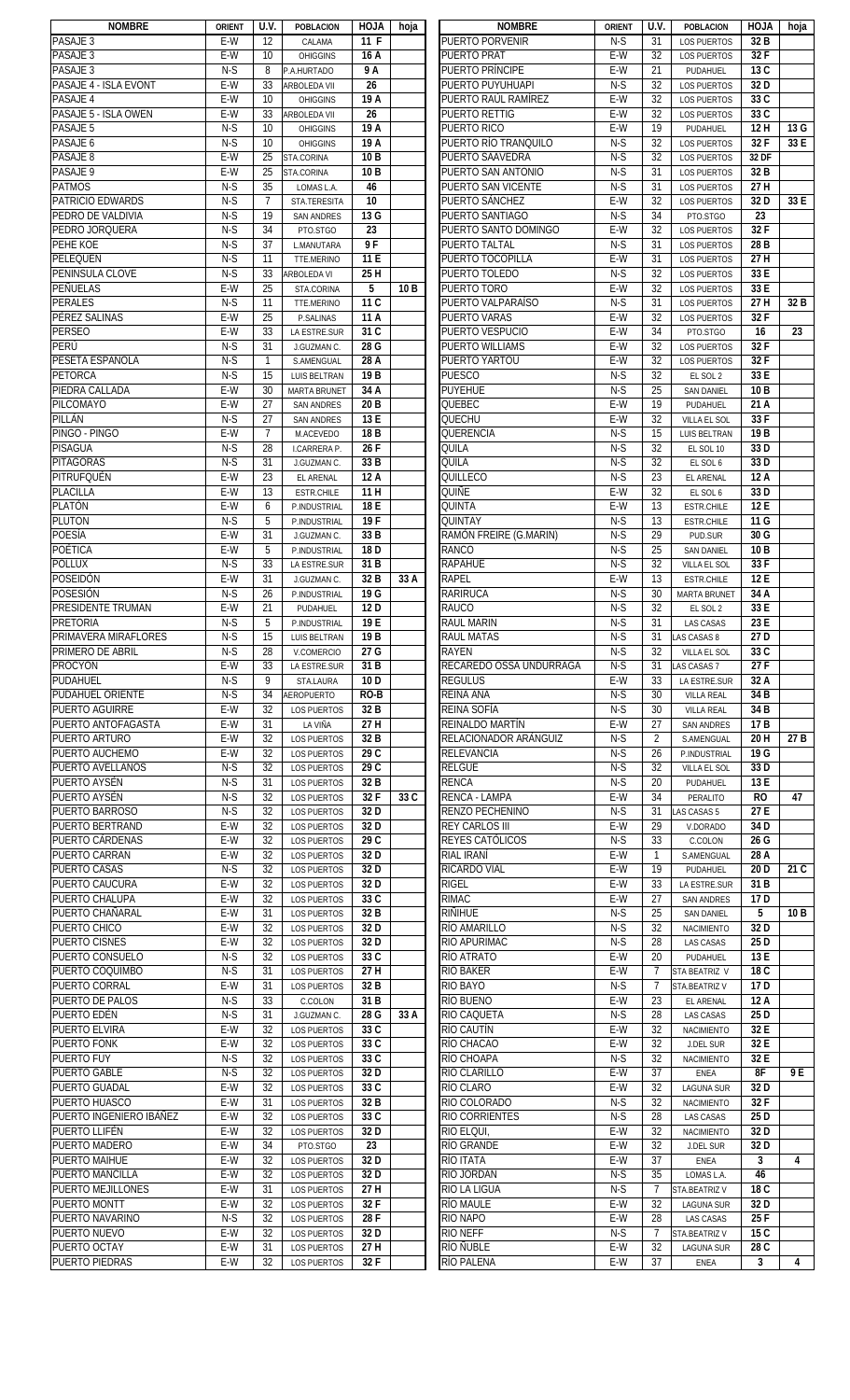| <b>NOMBRE</b>                             | <b>ORIENT</b> | U.V.               | <b>POBLACION</b>                    | <b>HOJA</b>            | hoja | <b>NOMBRE</b>                         | <b>ORIENT</b> | U.V.           | <b>POBLACION</b>                   | <b>HOJA</b>     | hoja |
|-------------------------------------------|---------------|--------------------|-------------------------------------|------------------------|------|---------------------------------------|---------------|----------------|------------------------------------|-----------------|------|
| <b>RIO PARAGUAY</b>                       | N-S           | 28                 | <b>LAS CASAS</b>                    | 25 D                   |      | <b>SANTA CRISTINA</b>                 | E-W<br>N-S    | 37             | STA.CATALINA                       | 9F              |      |
| RIO PILCOMAYO                             | $N-S$         | 28                 | <b>LAS CASAS</b>                    | 25 D                   |      | SANTA CRISTINA 1                      | E-W           | 37             | STA.CATALINA                       | 9 F             |      |
| <b>RÍO REFUGIO</b>                        | E-W           | 37                 | <b>ENEA</b>                         | 8                      | 9 CD | SANTA CRISTINA 2                      | E-W           | 37             | STA.CATALINA                       | 9 F             |      |
| <b>RIO URUGUAY</b>                        | $N-S$         | 28                 | <b>LAS CASAS</b>                    | 25 D                   |      | <b>SANTA CRISTINA 3</b>               | $E-W$         | 37             | STA.CATALINA                       | 9F              |      |
| <b>RIO VAUPES</b>                         | $N-S$         | 28                 | <b>LAS CASAS</b>                    | 25 F                   |      | <b>SANTA CRISTINA 4</b>               | E-W           | 37             | STA.CATALINA                       | 9F              |      |
| <b>RIO VICHADA</b>                        | $N-S$         | 28                 | <b>LAS CASAS</b>                    | 25 D                   |      | <b>SANTA CRUZ</b>                     | $N-S$         | 24             | <b>SANTA CRUZ</b>                  | 11 A            |      |
| RÍO VIEJO SUR                             | E-W           | 37                 | <b>ENEA</b>                         | 5                      |      | <b>SANTA ELENA</b>                    | $N-S$         | 25             | P.SALINAS                          | 11 A            |      |
| <b>RÍOS</b>                               | $N-S$         | 26                 | P.INDUSTRIAL                        | 19 G                   |      | SANTA EMILIA                          | $N-S$         | 8              | <b>LAS CANCHAS</b>                 | <b>10 CE</b>    |      |
| <b>RIQUELME</b>                           | $N-S$         | $\overline{7}$     | P.ANTIGUO                           | 18 C                   |      | <b>SANTA ESTELA</b>                   | E-W           | 8              | <b>LAS CANCHAS</b>                 | 10 E            |      |
| RIVADAVIA                                 | $N-S$         | 5                  | P.INDUSTRIAL                        | 19 E                   |      | SANTA EUGENIA                         | E-W           | 8              | S.IGNACIO LOY.                     | 9F              |      |
| RIVA-RIVA                                 | E-W           | 37                 | L.MANUTARA                          | 9 GH                   |      | <b>SANTA FELICIA</b>                  | $N-S$         | 8              | <b>LAS CANCHAS</b>                 | 10 <sub>C</sub> |      |
| ROBERTO MATTA                             | $N-S$         | 28                 | ROB.MATTA                           | 26 H                   |      | <b>SANTA GEMITA</b>                   | $N-S$         | 30             | <b>LAS TORRES</b>                  | 29              |      |
| <b>RODOLFO MARCH</b>                      | E-W           | 27                 | <b>SAN ANDRES</b>                   | 12F                    | 13 E | <b>SANTA LUCIA</b>                    | $N-S$         | 34             | VILLA COUSO                        | $RO-C$          |      |
| RODRIGO DE QUIROGA                        | E-W           | 29                 | V.DORADO                            | 34 D                   |      | SANTA MAGDALENA                       | $E-W$ N-S     | 37             | STA.CATALINA                       | 9 D             |      |
| <b>RODRIGO DE TRIANA</b>                  | E-W           | 33                 | C.COLON                             | 31 B                   |      | SANTA MAGDALENA 1                     | $N-S$         | 37             | STA.CATALINA                       | 9 D             |      |
| ROLANDO CAICEDO                           | $N-S$         | 20                 | PUDAHUEL                            | 13 C                   |      | SANTA MAGDALENA 2                     | E-W           | 37             | STA.CATALINA                       | 9 D             |      |
| <b>ROLANDO PETERSEN</b>                   | $N-S$         | 23                 | YUGOSLAVIA                          | 11 C                   |      | SANTA MAGDALENA 3                     | $E - W$       | 37             | STA.CATALINA                       | 9 D             |      |
| <b>ROMANCERO</b>                          | $N-S$         | 31                 | J.GUZMAN C.                         | 33 A                   |      | SANTA MAGDALENA 4                     | E-W           | 37             | STA.CATALINA                       | 9 D             |      |
| ROQUE PEREZ                               | $N-S$         | 34                 | PERALITO                            | RO-A                   |      | SANTA MARÍA                           | $N-S$         | 33             | C.COLON                            | 31 A            |      |
| <b>ROSS</b>                               | $N-S$         | 33                 | LA ESTRE.SUR                        | 31 C                   |      | SANTA MARIANA                         | E-W           | 8              | <b>LAS CANCHAS</b>                 | 10 <sub>C</sub> |      |
| <b>RUBLO RUSO</b>                         | $N-S$         | $\overline{2}$     | S.AMENGUAL                          | 20F                    | 27 B | SANTA MARTA                           | E-W           | 8              | STA.TERESITA                       | 10 <sub>C</sub> |      |
| <b>RUCA</b>                               | $N-S$         | 15                 |                                     | 19 <sub>B</sub>        |      | SANTA MONICA                          | E-W           | 37             |                                    | 9F              |      |
| <b>RUCA</b>                               | $N-S$         | 26                 | <b>LUIS BELTRAN</b><br>P.INDUSTRIAL | 19 G                   |      | SANTA NORMA                           | E-W           | 8              | STA.CATALINA<br><b>LAS CANCHAS</b> | 10 E            |      |
| <b>RUFINA CASTILLO</b>                    | $N-S$         | 5                  |                                     | 19 E                   |      | SANTA ROSA                            | $N-S$         | 25             |                                    | 11 A            |      |
| <b>RUKAFE</b>                             | E-W           | 32                 | P.INDUSTRIAL<br><b>VILLA EL SOL</b> | 33 C                   |      | <b>SANTA SONIA</b>                    | $E-W$         | 8              | P.SALINAS                          | 10 <sub>C</sub> |      |
|                                           |               |                    |                                     |                        |      |                                       |               |                | <b>LAS CANCHAS</b>                 |                 |      |
| <b>RUPANCO</b><br><b>RUPANCO INTERIOR</b> | $N-S$<br>E-W  | 25<br>25           | <b>SAN DANIEL</b>                   | 10 <sub>B</sub><br>9 B |      | SANTA TERESITA<br><b>SANTA URSULA</b> | E-W<br>$N-S$  | 8              | STA.TERESITA                       | 10 E<br>11 A    |      |
|                                           |               |                    | <b>SAN DANIEL</b>                   |                        |      |                                       |               | 24<br>V        | <b>SANTA CRUZ</b>                  |                 | 16   |
| RUPIA HINDÚ<br><b>RURAL</b>               | $N-S$         | $\mathbf{1}$       | S.AMENGUAL                          | 28 A                   |      | SANTA VICTORIA                        | $N-S$         |                | COMUNA                             | 10<br>10 E      |      |
|                                           | E-W           | 26<br>$\mathsf{V}$ | P.INDUSTRIAL                        | 19 G                   |      | <b>SANTA VICTORIA</b>                 | E-W           | 8              | <b>LAS CANCHAS</b>                 |                 |      |
| RUTA 68 STGO A VALPARAISO                 | E-W           |                    | COMUNA                              | varias                 |      | SANTA VICTORIA                        | $N-S$         | 5              | P.ANTIGUO                          | 19 E            |      |
| SAGRADA FAMILIA                           | $N-S$         | 31                 | J.GUZMAN C.                         | 33 D                   |      | <b>SANTA VIVIANA</b>                  | E-W           | 8              | <b>LAS CANCHAS</b>                 | 10 <sub>C</sub> |      |
| <b>SALADO</b>                             | E-W           | 19                 | PUDAHUEL                            | 18 C                   |      | <b>SANTIAGO</b>                       | $N-S$         | 28             | <b>I.CARRERA P.</b>                | 26 F            |      |
| <b>SALAR ASCOTAN</b>                      | E-W           | 37                 | <b>ENEA</b>                         | 8F                     | 9 C  | SANTO DOMINGO                         | $E-W$         | 33             | C.COLON                            | 26 G            |      |
| <b>SALAR ATACAMA</b>                      | N-S           | 37                 | <b>ENEA</b>                         | 8B-D                   |      | SARGENTO ALDEA                        | $N-S$         | 16             | P.ANTIGUO                          | 19 <sub>D</sub> |      |
| <b>SALAR SURIRE</b>                       | $N-S$         | 37                 | <b>ENEA</b>                         | 9E                     | 17   | <b>SCHEAT</b>                         | E-W           | 33             | LA ESTRE.SUR                       | 31D             |      |
| SALÓNICA                                  | $N-S$         | 6                  | <b>VILLA GRECIA</b>                 | 18 E                   |      | <b>SENADO</b>                         | $N-S$         | 28             | V.COMERCIO                         | 26 H            |      |
| <b>SALTA</b>                              | $N-S$         | 31                 | J.GUZMAN C.                         | 27 H                   |      | SENADOR DE LA REPÚBLICA               | $N-S$         | 28             | V.COMERCIO                         | 27 G            |      |
| <b>SAMOS</b>                              | N-S           | 6                  | P.INDUSTRIAL                        | 18F                    |      | <b>SENJ</b>                           | E-W           | 23             | YUGOSLAVIA                         | 12 D            |      |
| <b>SAMOTRACIA</b>                         | $N-S$         | 6                  | V.GRECIA                            | 18F                    |      | SÉPTIMO DE LÍNEA                      | $N-S$         | 28             | I.CARRERA P.                       | 26 F            |      |
| <b>SAN AGUSTÍN</b>                        | N-S           | 9                  | SOLAR S.FCO.                        | 10F                    |      | SERGIO MAY COLVIN                     | $N-S$         | 31             | AS CASAS 5                         | 27F             |      |
| <b>SAN ANDRÉS</b>                         | $N-S$         | 27                 | <b>SAN ANDRES</b>                   | 20 B                   |      | SERGIO SAAVEDRA                       | E-W           | 9              | STA.LAURA                          | 10 <sub>D</sub> |      |
| <b>SAN ANTONIO</b>                        | N-S           | 8                  | STA.TERESITA                        | 10 A                   |      | <b>SERRANO</b>                        | N-S           | V              | COMUNA                             | $9 - 15$        |      |
| <b>SAN BENITO</b>                         | E-W           | 8                  | S.IGNACIO LOY.                      | 9 F                    |      | <b>SERRANO</b>                        | $N-S$         | 28             | PUD.SUR                            | 21 D            |      |
| <b>SAN CLEMENTE</b>                       | E-W           | 19                 | PUDAHUEL                            | 21 A                   |      | <b>SEWELL</b>                         | E-W           | 13             | <b>ESTR.CHILE</b>                  | 12 E            |      |
| <b>SAN DANIEL</b>                         | E-W           | V                  | COMUNA                              | varias                 |      | <b>SEXTANTE</b>                       | $N-S$         | 33             | <b>LA ESTRE.SUR</b>                | 31 A            |      |
| <b>SAN FRANCISCO</b>                      | E-W           | V                  | COMUNA                              | varias                 |      | <b>SHOPIN</b>                         | $N-S$         | 31             | J.GUZMAN C.                        | 27 H            |      |
| <b>SAN FRANCISCO</b>                      | $N-S$         | 9                  | <b>FIORENTINA</b>                   | 9F                     |      | SILVIA PIÑEIRO                        | $N-S$         | 31             | LAS CASAS 8                        | 27 D            |      |
| <b>SAN FRANCISCO I</b>                    | $N-S$         | 11                 | <b>MIRASOL</b>                      | 10 E                   |      | SIMÓN BOLIVAR                         | $N-S$         | 35             | <b>NOVICIADO</b>                   | RP-B            |      |
| <b>SAN FRANCISCO II</b>                   | $N-S$         | 11                 | <b>MIRASOL</b>                      | 10 E                   |      | <b>SIRIUS</b>                         | $N-S$         | 33             | <b>LA ESTRE.SUR</b>                | 27 B            |      |
| <b>SAN FRANCISCO III</b>                  | $N-S$         | 11                 | <b>MIRASOL</b>                      | 10 E                   |      | <b>SKRADIN</b>                        | $N-S$         | 23             | YUGOSLAVIA                         | 12 <sub>D</sub> |      |
| <b>SAN GABRIEL</b>                        | $N-S$         | 15                 | <b>ABDON SILVA</b>                  | 19 <sub>D</sub>        |      | SÓCRATES                              | E-W           | 6              | P.INDUSTRIAL                       | 18 H            |      |
| <b>SAN GUILLERMO</b>                      | $N-S$         | 34                 | CPO.ALEGRE                          | RO-A                   |      | SÓFOCLES                              | $N-S$         | 6              | P.INDUSTRIAL                       | 18H             |      |
| <b>SAN IGNACIO</b>                        | $N-S$         | 31                 | J.GUZMAN C.                         | 32 B                   |      | SOLEDAD                               | $N-S$         | 31             | J.GUZMAN C.                        | 33 B            |      |
| <b>SAN IGNACIO</b>                        | E-W           | 24                 | <b>SANTA CRUZ</b>                   | 11 B                   |      | <b>SPICA</b>                          | $N-S$         | 33             | LA ESTRE.SUR                       | 31 B            |      |
| <b>SAN IGNACIO</b>                        | E-W           | 9                  | SOLAR S.FCO.                        | 10F                    |      | <b>TACNA</b>                          | $N-S$         | 28             | I.CARRERA P.                       | 26F             |      |
| <b>SAN JAVIER</b>                         | $N-S$         | 16                 | P.ANTIGUO                           | 19 <sub>D</sub>        |      | TAGUA - TAGUA                         | $E-W$         | $\overline{7}$ | M.ACEVEDO                          | 18 B            |      |
| <b>SAN JAVIER</b>                         | E-W           | 24                 | <b>SANTA CRUZ</b>                   | 11 B                   |      | TAL - TAL                             | $N-S$         | 23             | ESTR.CHILE                         | 11 D            |      |
| SAN JOAQUÍN                               | $N-S$         | 9                  | <b>FLORENTINA</b>                   | <b>10 FH</b>           |      | <b>TAL - TAL</b>                      | $N-S$         | 11             | TTE.MERINO                         | 10 G            |      |
| <b>SAN JOSE</b>                           | E-W           | 8                  | S.IGNACIO LOY.                      | 9F                     |      | <b>TASOS</b>                          | $N-S$         | 6              | V.GRECIA                           | 18F             |      |
| SAN JUAN BOSCO                            | E-W           | 30                 | <b>LAS TORRES</b>                   | 29                     | 34 A | <b>TAURO</b>                          | $N-S$         | 33             | LA ESTRE.SUR                       | 31 D            |      |
| SAN JUAN VALDÉS                           | E-W           | 8                  | STA.ELVIRA                          | 5                      | 10 A | TEHUANTEPEC                           | $N-S$         | 19             | PUDAHUEL                           | 21 A            |      |
| <b>SAN LORENZO</b>                        | E-W           | 9                  | SOLAR S.FCO.                        | 10F                    |      | TENIENTE COBO                         | E-W           | $\overline{7}$ | ALB.CAÑAS                          | 18 A            |      |
| <b>SAN LUIS</b>                           | $N-S$         | 15                 | P.ANTIGUO                           | 19 D                   |      | TENIENTE CRUZ                         | $N-S$         | $\mathsf{V}$   | COMUNA                             | varias          |      |
| <b>SAN MARCOS</b>                         | $N-S$         | 30                 | <b>LAS TORRES</b>                   | 29                     |      | <b>TEPUAL</b>                         | E-W           | 27             | <b>SAN ANDRES</b>                  | 12H             |      |
| <b>SAN MARTÍN</b>                         | E-W           | 16                 | P.ANTIGUO                           | 19 <sub>D</sub>        |      | <b>TERRITORIAL</b>                    | $N-S$         | 26             | P.INDUSTRIAL                       | 19 G            |      |
| <b>SAN MATEO</b>                          | $N-S$         | 30                 | <b>LAS TORRES</b>                   | 29                     |      | <b>TESIS</b>                          | $N-S$         | 26             | P.INDUSTRIAL                       | 19 G            |      |
| <b>SAN PABLO</b>                          | E-W           | V                  | COMUNA                              | varias                 |      | <b>TEXAS</b>                          | $N-S$         | 19             | PUDAHUEL                           | 17 D            |      |
| <b>SAN PABLO ANTIGUO</b>                  | E-W           | 34                 | LA FARFANA                          | RO-C                   |      | <b>TEZCUCO</b>                        | $N-S$         | 5              | P.INDUSTRIAL                       | 19 E            |      |
| <b>SAN PATRICIO</b>                       | E-W           | 8                  | STA.TERESITA                        | 10 C                   |      | THOMPSON                              | E-W           | 12             | SAN FRANCISCO                      | 11F             |      |
| <b>SAN PEDRO</b>                          | E-W           | 19                 | PUDAHUEL                            | 21 A                   |      | TIBERÍADES                            | $N-S$         | 35             | LOMAS L.A.                         | 46              |      |
| <b>SAN ROSENDO</b>                        | $N-S$         | 23                 | EL ARENAL                           | 11 B                   |      | <b>TIERRAS SEPARADAS</b>              | $N-S$         | 11             | TTE.MERINO                         | 11 E            |      |
| <b>SAN VALENTÍN</b>                       | $N-S$         | 30                 | <b>LAS TORRES</b>                   | 29                     |      | $TL - TIL$                            | $N-S$         | $\overline{7}$ | M.ACEVEDO                          | 18 B            |      |
| <b>SANGRA</b>                             | $N-S$         | 28                 | I.CARRERA P.                        | 26F                    |      | <b>TIZONA</b>                         | E-W           | 10             | CRUZ DEL SUR                       | 15 <sub>D</sub> | 16   |
| SANTA AÍDA                                | $N-S$         | 8                  | <b>LAS CANCHAS</b>                  | 10 E                   |      | <b>TODOS LOS SANTOS</b>               | $N-S$         | 25             | <b>SAN DANIEL</b>                  | 9 D             |      |
| <b>SANTA AMELIA</b>                       | E-W           | 8                  | <b>LAS CANCHAS</b>                  | 10 <sub>C</sub>        |      | TOLTÉN                                | $N-S$         | 23             | <b>EL ARENAL</b>                   | 12 A            |      |
| <b>SANTA ANA</b>                          | $N-S$         | 7                  | <b>SAN PABLO</b>                    | 10G                    | 18 A | <b>TOPATER</b>                        | $E-W$         | 28             | <b>I.CARRERA P.</b>                | 26 F            |      |
| <b>SANTA ANGELA</b>                       | N-S E-W       | 8                  | <b>LAS CANCHAS</b>                  | 9 F                    |      | <b>TORONTEL</b>                       | $N-S$         | 31             | LA VIÑA                            | 27 G            |      |
| <b>SANTA BLANCA</b>                       | E-W           | 8                  | <b>LAS CANCHAS</b>                  | 10 <sub>C</sub>        |      | <b>TORONTO</b>                        | E-W           | 19             | PUDAHUEL                           | 21 A            |      |
| SANTA CATALINA                            | N-S           | 37                 | STA.CATALINA                        | 9F                     |      | <b>TORTOSON</b>                       | E-W           | 31             | LA VIÑA                            | 32 A            |      |
| <b>SANTA CATALINA</b>                     | E-W           | 37                 | STA.CATALINA                        | 9F                     |      | traiguén                              | $N-S$         | 23             | EL ARENAL                          | 12 A            |      |
| <b>SANTA CECILIA</b>                      | $N-S$         | 7                  | <b>SAN PABLO</b>                    | 10 <sub>G</sub>        | 18 A | tranquilo                             | $N-S$         | 35             | <b>C.LOS VALLES</b>                | 37              |      |
| SANTA CLARA                               | $N-S$         | 24                 | SANTA CRUZ                          | 11 A                   |      | TRANSVERSAL UNO                       | $N-S$         | 35             | <b>C.LOS VALLES</b>                | 38              |      |
| SANTA CONSUELO NORTE                      | E-W           | 37                 | STA.CATALINA                        | 9 D                    |      | TRAPELCO                              | $N-S$         | 32             | AILLAQUILLEN                       | 32 C            |      |
| <b>SANTA CONSUELO SUR</b>                 | E-W           | 37                 | STA.CATALINA                        | 9 D                    |      | <b>TRAPEROS DE EMAUS</b>              | E-W           | 16             | P.ANTIGUO                          | 19 B            |      |
| SANTA CORINA                              | E-W           | 2                  | S.AMENGUAL                          | 27 B                   |      | <b>TRARI</b>                          | E-W           | 32             | EL SOL 3                           | 33 E            |      |
|                                           |               |                    |                                     |                        |      |                                       |               |                |                                    |                 |      |